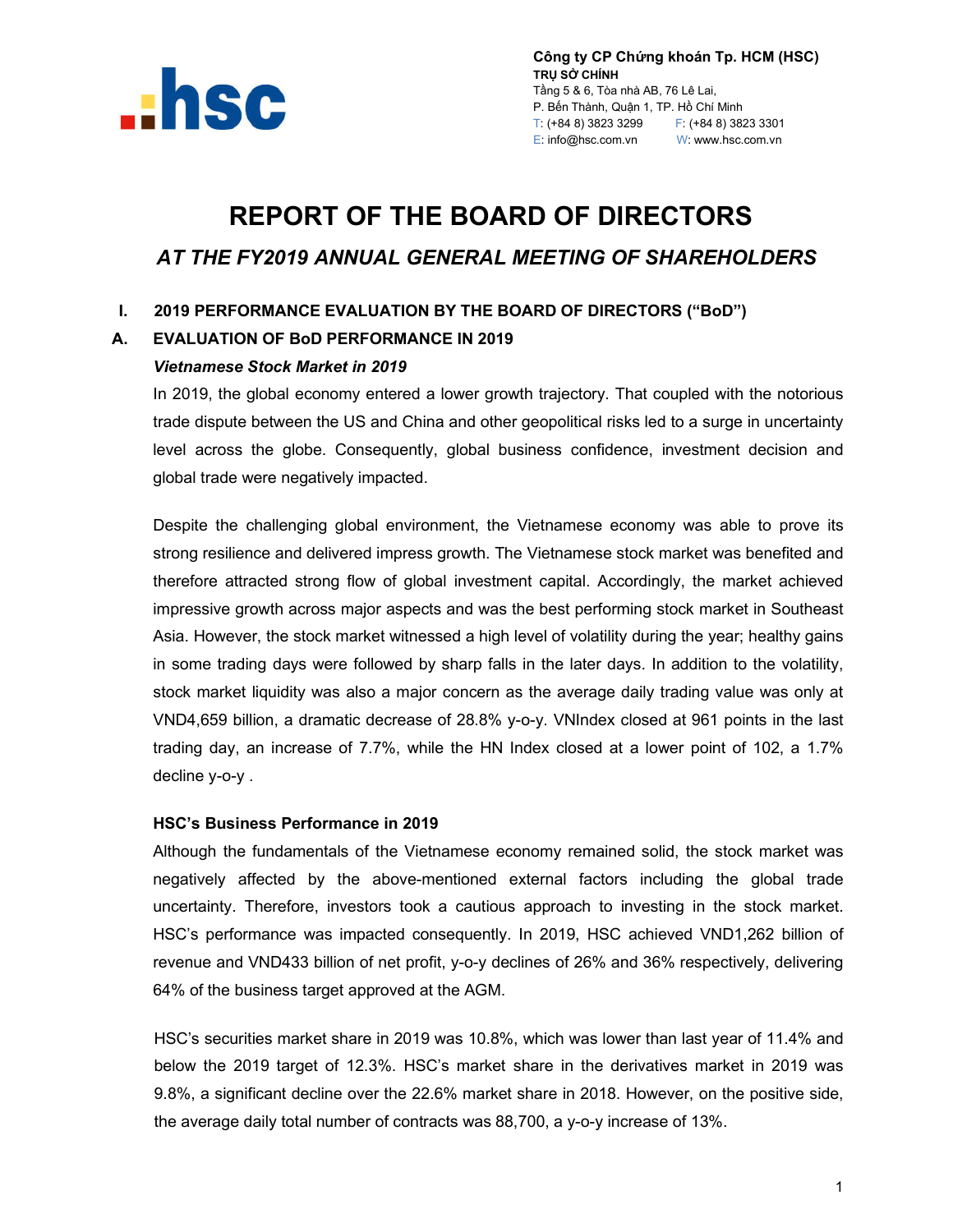## **B. BoD Supervision of the Chief Executive Officer and Board of Management**

In 2019, the BoD maintained close supervision of activities of the Chief Executive Officer ("CEO") and Board of Management ("BoM") in implementing the resolutions approved by the AGM and BoD, with details as follows:

## **1. Methods of Supervision**

The BoD and the Supervisory Board (BoS) cooperated closely to supervise HSC's business operations. This high level of understanding has enabled the two Boards to support and guide the CEO and BoM in implementing the corporate plan and fulfilling their core responsibilities. Representatives of committees of the BoD presented regularly at BoD meetings as below:

- The Risk Management Committee reported on all significant risks, such as liquidity risks, credit risks, and capital risks arising in each quarter, in the first half and in the year, and proposed recommendations and necessary actions for risk mitigation.
- The Internal Audit Committee reported on the number of internal audits conducted in each quarter, in the first half of 2019 and in the year including the audit findings, and any audit recommendations to strengthe internal environment and to ensure that internal audit system operates effectively.
- The Remuneration Committee reviewed, evaluated, and approved compensation, benefits, and remuneration policies for 2019.

At all times, the BoD and the BoS assessed feasibility of action plans and recommendations, thereby proposing solutions that were more practical and appropriate for the Company's operations.

The BoD issued resolutions after each periodic and ad-hoc meeting to approve quarterly, semiannually, and annually business results and business plans and other business matters under the BoD's authorization. At the same time, the BoD also provided strategic guidance, assessments of the market and overall economic circumstances to support reviews of business plans for upcoming quarters. The CEO, the BoM and the BoD maintained regular communication and interaction throughout the year. That collaborative approach supported the implementation of policies and supervision of results of those policies to ensure that the overall objectives of HSC were achieved.

## **2. Supervision Results**

The summary of 2019 financial performance is as follows:

|                   |           |           |                        |                  | UTIIL. VIIU HIIIIUIT               |
|-------------------|-----------|-----------|------------------------|------------------|------------------------------------|
| <b>Target</b>     | 2019      | 2018      | Change<br>ratio<br>(%) | <b>2019 Plan</b> | (%) 2019 Plan<br><b>Completion</b> |
| Revenue           | 1,262,298 | 1,702,011 | - 26%                  | 1,666,107        | 76%                                |
| Profit before tax | 531,406   | 842,186   | $-37%$                 | 851,391          | 62%                                |

*Unit: VND million*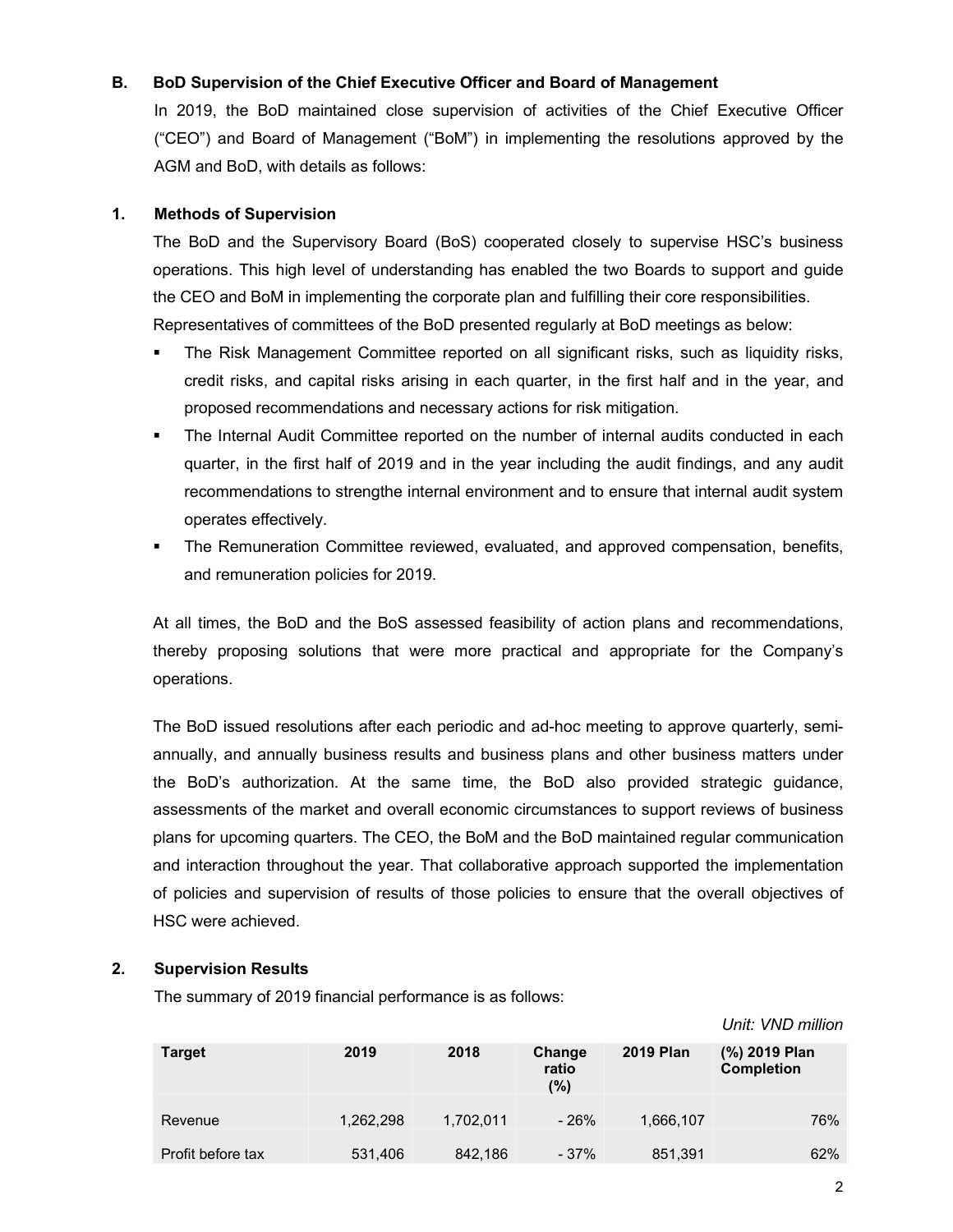| <b>Target</b>    | 2019    | 2018    | Change<br>ratio<br>(%) | <b>2019 Plan</b> | (%) 2019 Plan<br><b>Completion</b> |
|------------------|---------|---------|------------------------|------------------|------------------------------------|
| Profit after tax | 432.565 | 675.480 | - 36%                  | 681.113          | 64%                                |

#### **3. Conclusion**

In accordance with HSC's Charter, policies and procedures, the BoD authorized the CEO and BoM to implement and manage day-to-day operations of HSC, and to ensure the deployment of resources to pursue strategic decisions that were aligned with approved business plans. Through the mechanism of reporting on periodical inspection, supervision, financial performance, the daily operation of the Company, and reporting on unexpected affairs as required, the BoD concluded that the CEO and the BoM successfully and compliantly exercised their rights and duties in accordance with the prevailing laws, as well as the Company Charter and other resolutions as discussed in the 2018 AGM. Additionally, the BoD exercised its assigned rights and responsibilities in a manner that was prudent, professional, and demonstrated integrity to ensure the maximum legitimate interests of the Company and its shareholders were attained. Moreover, the CEO and the BoM made their best efforts to deliver and exceed the business objectives approved by the 2018 AGM. At the same time, the CEO and the BoM also well achieved an important accomplishment - to further fortify the already-solid business environment at HSC where the main focuses were sustainable development, strong corporate governance, and the enhancement of risk management enhancement and control.

#### **C. The Vision and Strategic Plans of the Board of Directors**

In 2020, the regional and global macroeconomic conditions are expected to remain challenging. The global economic, trade, and investment growth will recovery slowly as the trade conflicts amongst major world economic forces and the virus pandemic progress unpredictably and negatively impact many countries including Vietnam economically and socially.

The Vietnamese stock market in 2020 will be affected by the following major factors:

- The trade negotiation between the US and China might turn negative despite the conclusion of first phase agreement.
- The Covid-19 pandemic might cause serious disruption of the global supply chain and consequently negatively impact the global economy.
- Securities companies might continue the unsustainable race to lower brokerage fee upon the removal of the floor brokerage fee.
- Covered warrants are expected to become a good substitute of underlying securities of companies that have no room for foreign investors. The products will be more attractive to investors when the stock market stabilizes.
- The launch of ETFs replicating the new indices of Ho Chi Minh City Stock Exchange such as the VN Diamond, VN Fin Select and VN Fin Lead indices is expected to attract indirect investment capital into the market.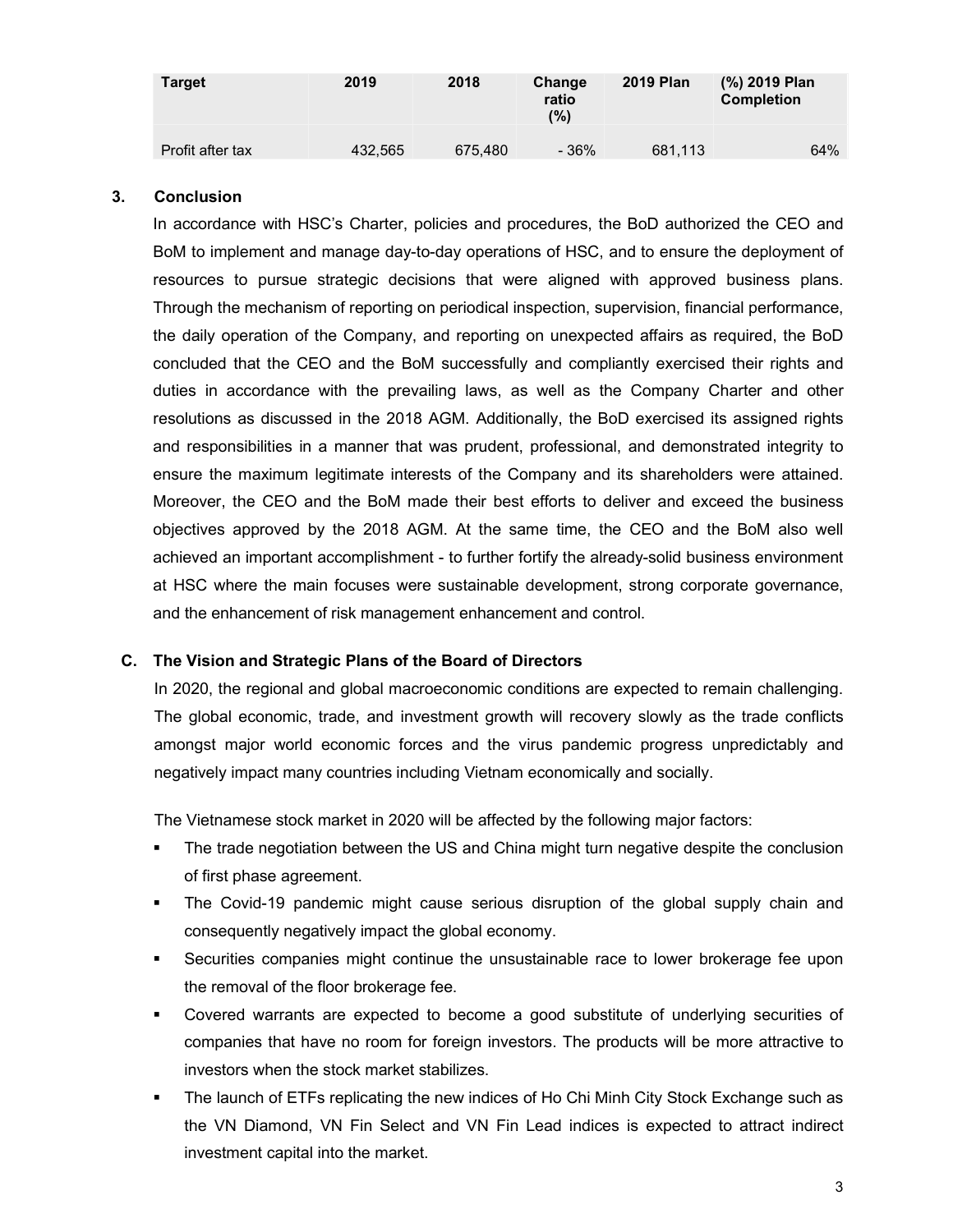The legal framework of the capital markets – the amended Securities Law will become effective in 2021 and will strengthen transparency of the market and boost quality of its products. Accordingly, the amended law will enhance the management and supervision of policies makers as well as facilitate capital raising activity of Vietnamese companies.

Based on the stock market outlook, the BoD will strategically focus on the followings in 2020:

- Developing a strategic business development plan;
- Promoting and solidifying the core business activities and fundamentals of the Company by further developing the human resources, fortifying corporate governance system and risk management and compliance processes, and increasing involvement of IT across the services, products, and operations of the Company.
- Enhancing corporate governance, risk management and risk control systems, especially in financial management, accounting and business auditing functions by improving the competencies of the Committees under the BoD and BoD members.
- Continuing to enhance the transparency of HSC's operations towards sustainable growth in the long term by proactive engagement on corporate social responsibility initiatives.

#### **II. CORPORATE GOVERNANCE IN 2019**

HSC believes that strong corporate governance is one of the key factors for building a solid corporate foundation that delivers sustainable business value, enhances long term competitive advantages and reputation of companies. Having these strengths will facilitate companies' capital market access, which in turn supports growth of the capital markets and the economy.

HSC's approach to strong corporate governance is to promote a culture of shared belief, transparency and accountability, which are crucial for the Company to pursue long term growth, financial stability and business ethics. Our top priorities are to maximize financial and nonfinancial values for shareholders, stakeholders, and partners, to attract investors, to maintain an effective capital raising approach, to strengthen risk management, to rationalize expenses and optimize operations.

We have strong commitment to the excellence in corporate governance standards, which we believe the foundation of the development of our business. In order to maximize corporate value, HSC focuses not only on achieving business development goals for revenue and profit growths, but also on enhancing our corporate governance in line with international best practices. The combination of growth strategy and good corporate governance will help us maximize our resources and effectively exploit opportunities to create sustainable value in the long run.

#### **1. Board of Directors**

The BoD is responsible for ensuring that the best corporate governance practices are applied throughout the Company. The BoD has been and is going to implement the best corporate governance standards from the highest level of management board to every HSC employee as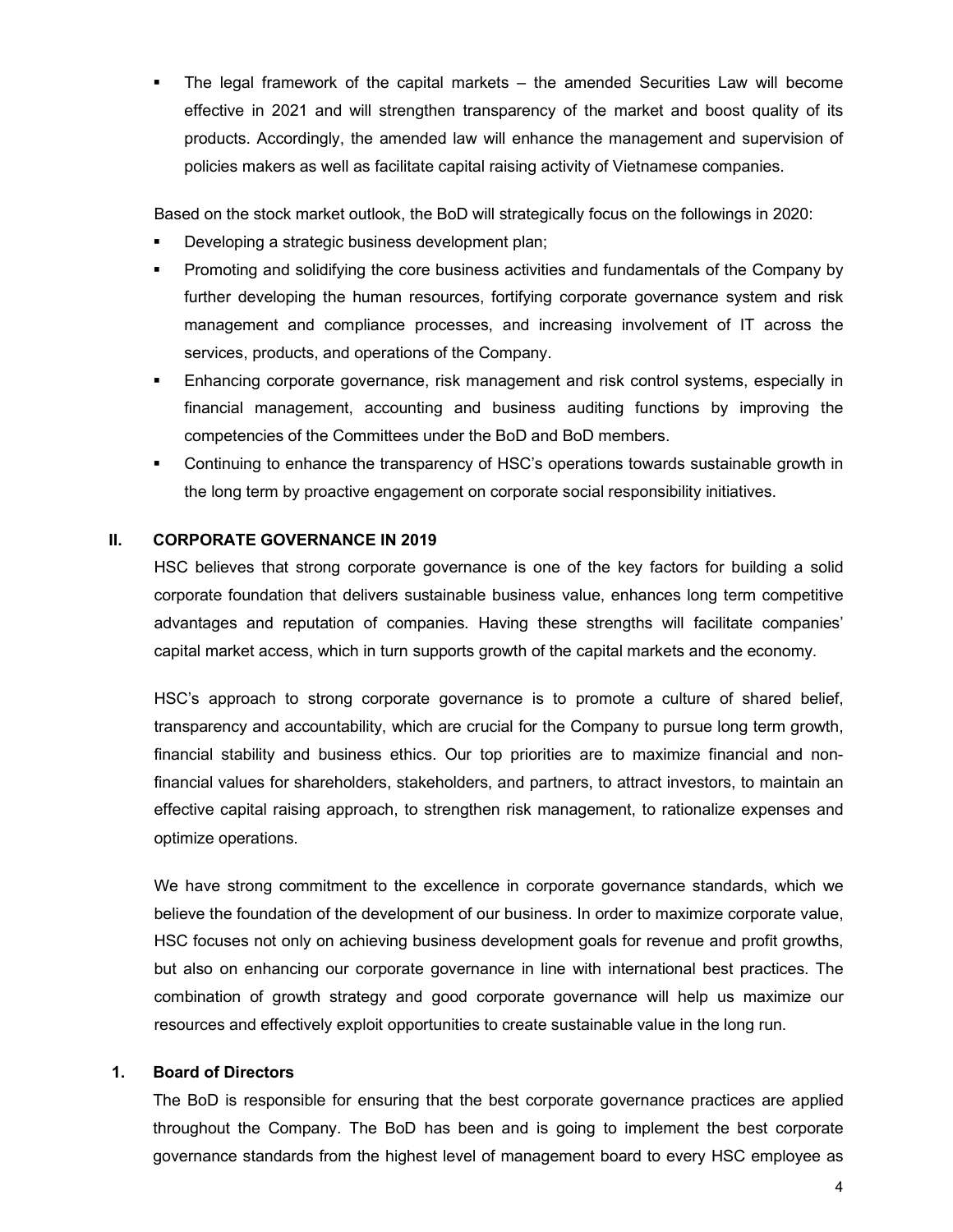the foundation to achieve the Company's goals. Not only that, it is empowered by HSC to carry out its role and responsibilities and fulfil its obligations to shareholders, as well as to enhance corporate value.

HSC's BoD is accountable to the shareholders for the operations of the Company. The BoD is mandated to not only fulfil its roles and duties in formulating growth strategies for the Company and managing risks facing its operations, but also be the pioneers in promoting HSC's corporate culture and values both internally and externally to the shareholders and other stakeholders.

## **Members of the Board of Directors**

HSC's BoD comprises seven (07) members, including the Chairman, six (06) non-executive Directors.

All members of HSC's BoD are senior executives, who have strong managerial capabilities and in-depth knowledge and experience in law, corporate finance, and Vietnamese capital markets. The structure of HSC's BoD has a good balance of non-executive and executive members and complies with the Enterprise Law in terms of the number of independent board members.

#### *Activities of Non-executive and Independent Members of the Board of Directors*

# *1. Assessing the independence and tenure of independent members of the Board of Directors*

The independence of a member is not based on the length of time served on the Board of Directors, such as five (05) or nine (09) consecutive years, as stipulated by Vietnamese statues. There are many other factors including the skills and knowledge, quality of advice, experience, ethical standards, and especially integrity and objectivity. The strengths of independent members are their understanding and insights regarding the core business, and their depth of analysis and critical thinking in making the right decisions.

There are two independent board members, Mr. Do Hung Viet and Mr. Pham Nghiem Xuan Bac, who have served more than 10 years, and have exceeded the statutory limit of nine years. After consulting the current legal regulations, as well as international practices, HSC's BoD recognizes that the independence of the two members in making decisions related to HSC operations remained intact. The board members have still been able to review HSC's operations and to make recommendations from an independent perspective. Additionally, they have made valuable contributions to the development of the Company. Therefore, the Company decided that, even though the re-appointment of these two members were not in compliance with the current regulations on independent members of the Board of Directors, in terms of nature, they do play an important role as independent members of the Board.

Although HSC is evaluating the independence of the members of the BoD from the perspective of their roles and contributions to the development of the Company, the BoD is also building a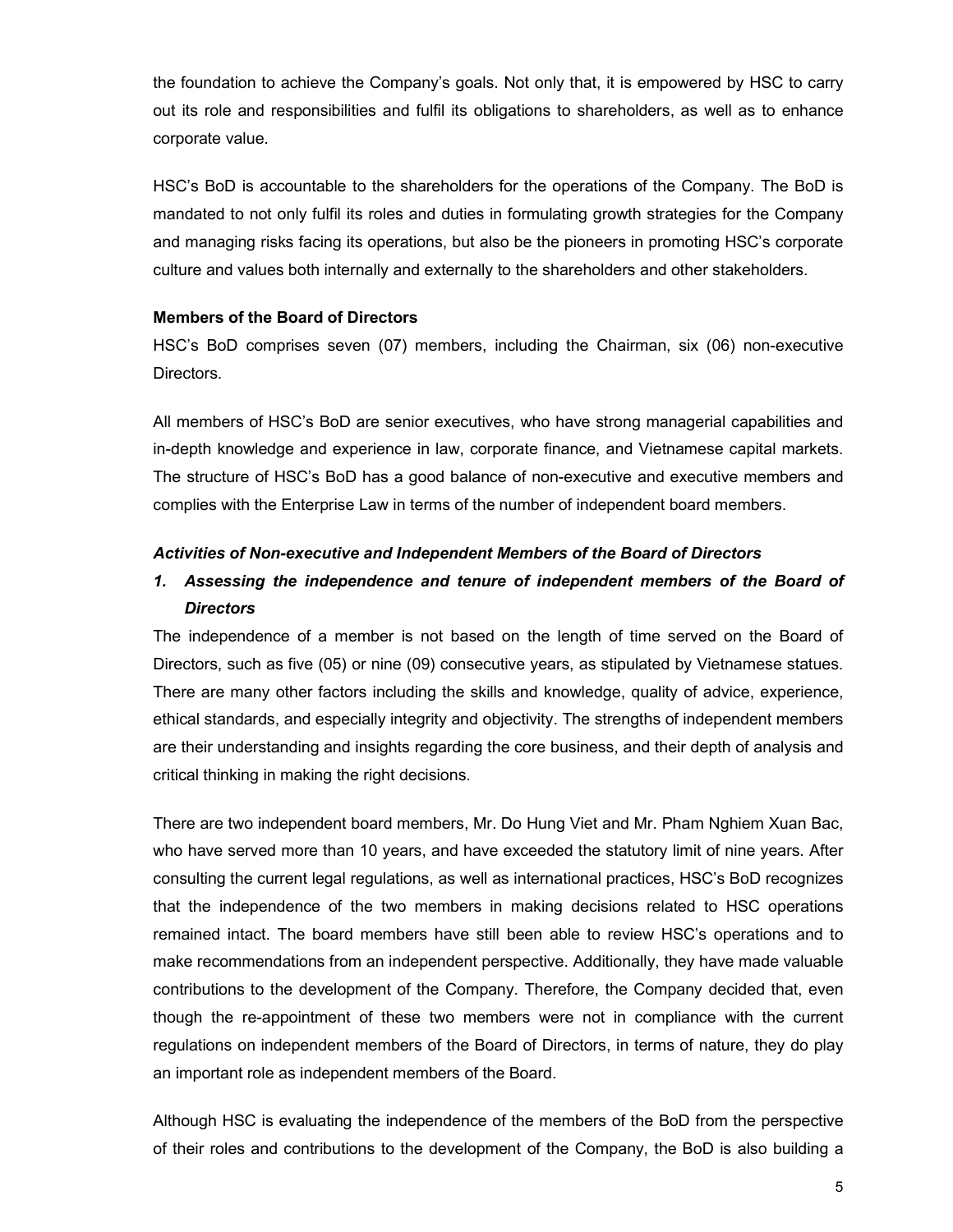roadmap for selecting and appointing qualified independent BoD members to align their contributions with the requirements of the applicable laws and HSC's internal regulations.

## *2. Assessing the independence non-executive members of the Board of Directors*

The non-executive members of HSC's BoD are representatives of two major HSC shareholders: Ho Chi Minh City Finance and Investment State-owned Company (HFIC) and HSC's strategic investor, the Dragon Capital Group (DC).

HSC's assessment of the independence of its non-executive BoD members is based on their capabilities, knowledge and experience on law, corporate finance, and the capital markets, as well as on their soft skills. Their decisions and contributions to the development of the Company are made from their independent standpoints. Although they have dual roles and dual responsibilities, they have been able to separate these roles when making relevant and important management decisions and successfully accomplished their duties.

## *3. Separation of Chairman and CEO roles*

The separation of the role of the Chairman and the CEO reflects independence and a clear division of responsibilities between the BoD and the BoM to ensure a fair division of powers in decision-making, increased accountability and enhanced governance. The powers and duties of the Chairman and the CEO are clearly stated in the Company Charter.

HSC's Chairman has been on the BoD since its inception. He was appointed in 2007 and is currently in his fourth term on the Board.

## *Roles and responsibilities of the Board of Directors*

Under the Enterprise Law and HSC's Charter, the BoD is the governing body of the Company and has full authority to act on behalf of the Company to exercise its rights and obligations beyond the authority of the Company's Annual General Shareholder Meetings. The BoD is responsible for monitoring HSC's operations to ensure that the Company complies with all applicable laws and its Charter, as well as internal regulations, and to assure the rights of its shareholders and stakeholders.

Accordingly, the major roles of the BoD are:

- **Developing the Company's long-term strategic plan;**
- **Building and enhancing the Company's competitive advantages;**
- Responding to major business challenges when they arise;
- Developing the Company's core competencies, and;
- **EXECT** Creating and enhancing value for Company stakeholders,

When carrying out their functions and tasks, the BoD must strictly comply with the provisions of law, the Charter of the Company and resolutions of the Annual General Meeting of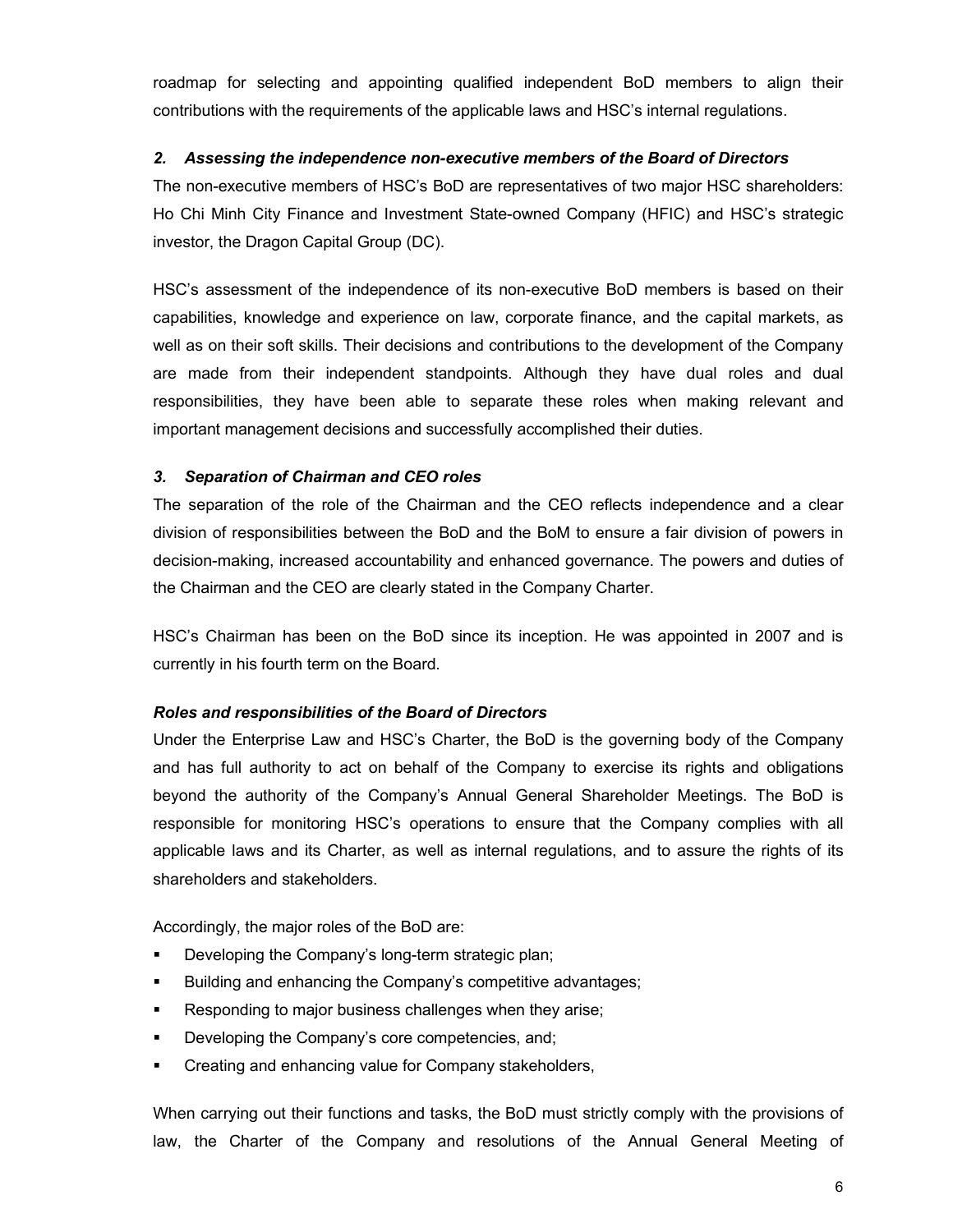Shareholders. In the event where decisions made by BoD contravene the law or the Company's Charter, thereby causing detriment to HSC, the members who voted in favour of these decisions are jointly and individually liable for any damages in accordance with relevant laws.

#### *The board of director member nomination and candidacy processes*

The board of director member nomination and candidacy processses are amongst the most important processes of the Company as standardized processes are crucial to the structure of board of director and quality and capability of members.

*The board of director member nomination and candidacy processes are comprised of the following steps:*

- $\psi$  Determine the requirements and conditions on board member candidacy
- $\&$  Select qualified board member candidates
- $\%$  Assess the selected candidates
- $\&\;$  Executive members of the board of directors interview the selected candidates
- $\%$  Propose the final candidates for the consideration of the BoD and approval of the AGM.

## *Information submission to the BoD*

Information that the BoM presents in the BoD meetings or in the BoD's materials must be accurate, adequate, and clear to provide the BoD a solid ground for making important decisions and approvals at BoD meetings.

In the situations that the BoD requires further information or clarification, the BoM must provide the required information one (01) day before BoD meetings.

Meeting request and agenda must be circulated 15 days in advance to all BoD members. Meeting materials must be available five (05) days before the meetings. In situations that meetings are held in the form of written ballot, proposals must be circulated to all BoD members seven (07) days before the dates the BoD members are requested to approve or disapprove the proposals.

## *Commitment of Board of Director*

Members of the BoD commit to comply with applicable laws requiring that the board members are not also members of board of directors of other companies for more than five (05 years). This regulation is to ensure that BoD members could spend more time, efforts, and dedication to support HSC.

Agendas of meetings in upcoming year are finalized at the last meeting of each year. In addition to the scheduled BoD meetings, when necessary, chairman of the BoD can request ad-hoc faceto-face meetings or meetings held in the form of written ballot. All BoD members commit to consider the proposed matters thoroughly before making decision.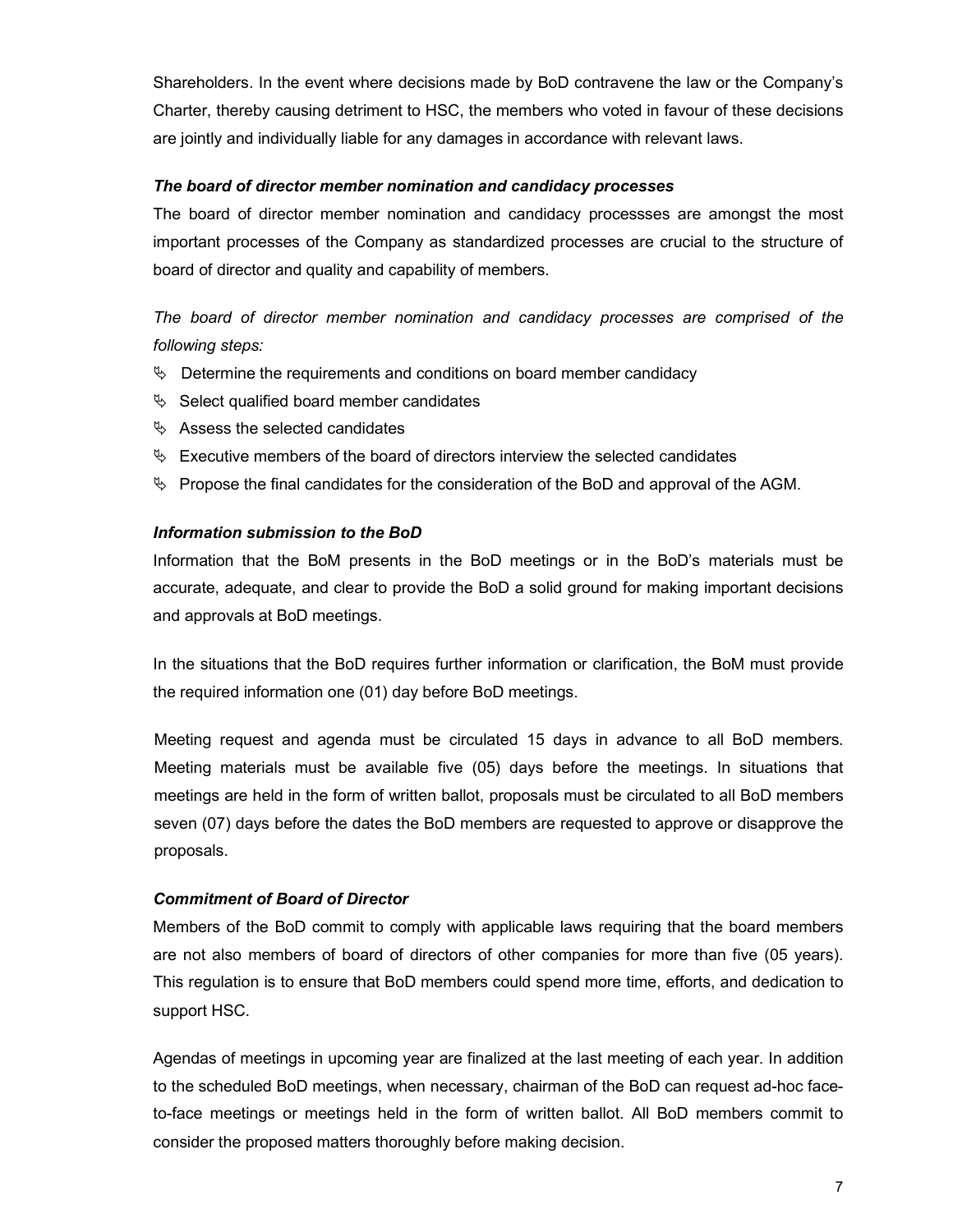## *Overall Assessment of the Operational Effectiveness of the Board of Directors*

The BoD has made great efforts to improve corporate governance and align standards with current regulations and international best practices. Particualrly:

- The Board of Directors maintains regular activities in accordance with the Company Charter, ensuring that regular meetings are held and that all Board members attended the meetings to meet legal requirements;
- Clearly defined the roles for independent and nonexecutive members have been made to maximize the interests of all shareholders and to assure fairness of minor shareholders.
- Supervision of the implementation of the BoD' decisions and resolutions that were made at the AGM.
- Direction and supervision of the implementation of various important projects at HSC, including projects related to risk management, internal audit, new product development, bonus share issuance from shareholder capital source, new share issuance to existing shareholders, and employee stock ownership plans (ESOP 2018).
- Supervision of Committee activities to ensure compliance with the operating principles and the Company Charter.
- The successful development of succession plan was an important achievement of the Company in 2019. Having a comprehensive succession plan helped HSC's key personnels prepare well to take higher positions and more responsibilities.

| <b>Board Members</b>           | <b>Position</b>         | Date of<br><b>Appointment</b> | Number of<br><b>Meetings</b> | <b>Number</b><br><b>Meetings</b><br><b>Attended</b> | <b>Attendance</b><br><b>Ratio</b> |
|--------------------------------|-------------------------|-------------------------------|------------------------------|-----------------------------------------------------|-----------------------------------|
| Do Hung Viet                   | Chairman                | 21/04/2016                    | 29                           | 29                                                  | 100%                              |
| Le Anh Minh                    | Vice Chairman           | 21/04/2016                    | 29                           | 29                                                  | 100%                              |
| Lam Hoai Anh                   | Non-executive<br>member | 26/04/2018                    | 29                           | 27 <sup>1</sup>                                     | 93%                               |
| Pham Nghiem Xuan<br><b>Bac</b> | Non-executive<br>member | 21/04/2016                    | 29                           | 29                                                  | 100%                              |
| Le Hoang Anh                   | Non-executive<br>member | 21/04/2016                    | 29                           | 29                                                  | 100%                              |
| Le Thang Can                   | Non-executive<br>member | 21/04/2016                    | 29                           | 29                                                  | 100%                              |
| Johan Nyvene                   | Non-executive<br>member | 21/04/2016                    | 29                           | 29                                                  | 100%                              |

## **Meetings of BoD in 2019**

<sup>1</sup> The BoD member was not able to attend the meeting due to previously scheduled business trips.

In 2019, there were 25 BoD meetings, of which there 22 face-to-face meetings and three BoD meetings held in the form of written ballot.

In each regular quarterly meeting, the BoD reviewed and approved the Company's actual quarterly financial performance. The BoD also discussed prevailing market conditions and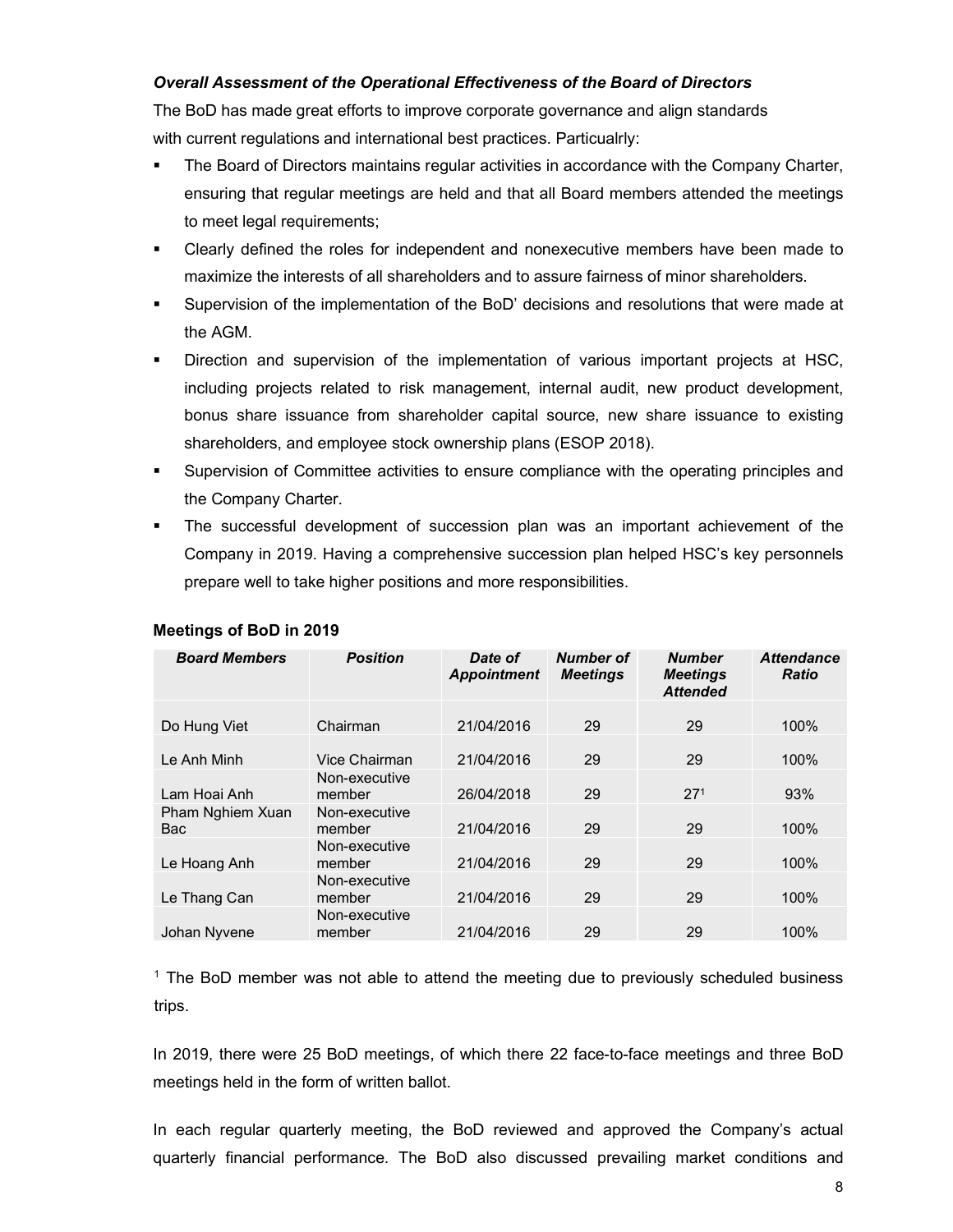reviewed and revised (if necessary) the strategic plans for upcoming quarters. The board also approved other matters falling under its responsibility and authority to ensure that the Company's operations are well managed. At the first meeting of the year, the BoD discussed macroeconomic conditions and the local and global stock market outlooks; thereby reviewing the feasibility of the Company's business plan and targets for the year and considering any necessary revision of the Company's long-term plan and vision. At the last meeting of a year, the BoD finalizes dates of meetings in the upcoming year to accommodate schedule of all BoD members.

All BoD members fulfilled their responsibilities in terms of BoD meeting participation. Furthermore, the BoD made important decisions, which were greatly beneficial to the performance of the Company during the year. A BoD resolution was only ratified when more than half of the members of the board voted for it.

| The Roles of the Board                                 | <b>Activities of the Board of Directors in 2019</b>                                                                                                                                                                                                                                                                                                                                                                                                                                                                                                                                                                                                                                                                                                                                                                                                                                                                                  |
|--------------------------------------------------------|--------------------------------------------------------------------------------------------------------------------------------------------------------------------------------------------------------------------------------------------------------------------------------------------------------------------------------------------------------------------------------------------------------------------------------------------------------------------------------------------------------------------------------------------------------------------------------------------------------------------------------------------------------------------------------------------------------------------------------------------------------------------------------------------------------------------------------------------------------------------------------------------------------------------------------------|
| <b>Finance</b>                                         |                                                                                                                                                                                                                                                                                                                                                                                                                                                                                                                                                                                                                                                                                                                                                                                                                                                                                                                                      |
| $\Leftrightarrow$ Financial Performance<br>Supervision | 2018<br>actual<br>financial<br>Reviewed<br>approved<br>and<br>$\blacksquare$<br>performance (Resolution 01/2019).                                                                                                                                                                                                                                                                                                                                                                                                                                                                                                                                                                                                                                                                                                                                                                                                                    |
|                                                        | Approved target performance in the first quarter of 2019<br>(Resolution 19/2019).<br>Reviewed and approved actual financial performance in<br>the first six months of 2019 (Resolution 19/2019).                                                                                                                                                                                                                                                                                                                                                                                                                                                                                                                                                                                                                                                                                                                                     |
|                                                        | Reviewed and approved actual financial performance for<br>$\overline{\phantom{a}}$<br>the first nine months of 2019 (Resolution 24/2019).                                                                                                                                                                                                                                                                                                                                                                                                                                                                                                                                                                                                                                                                                                                                                                                            |
| $\Leftrightarrow$ Share Issuance Plan                  | Approved the record date of shareholder list for the<br>$\overline{\phantom{a}}$<br>purposes of issuing bonus shares and new shares to<br>existing shareholders in accordance with the AGM<br>resolution no. 02/2018-NQ-DHDCM issued on October<br>22, 2018 and the certificate of share issuance registration<br>08/GCN-UBCK issued on<br>January 24, 2019<br>no.<br>(Resolution 02/2019).<br>Approved the tentative time to issue shares to employees<br>under the employee stock ownership plan (ESOP 2018) in<br>accordance with the AGM resolution 02/2018/NQ-DHDCD<br>issued on October 22, 2018 and the certificate of share<br>issuance registration no. 08/GCN-UBCK issued on<br>January 24, 2019 (Resolution 02/2019).<br>Approved an extension of share distribution timeline in<br>accordance with the certificate of share<br>issuance<br>no. 08/GCN-UBCK issued on<br>registration<br>January<br>24/2019 (NQ 02/2019). |

#### *Activities of the Board of Directors in 2019*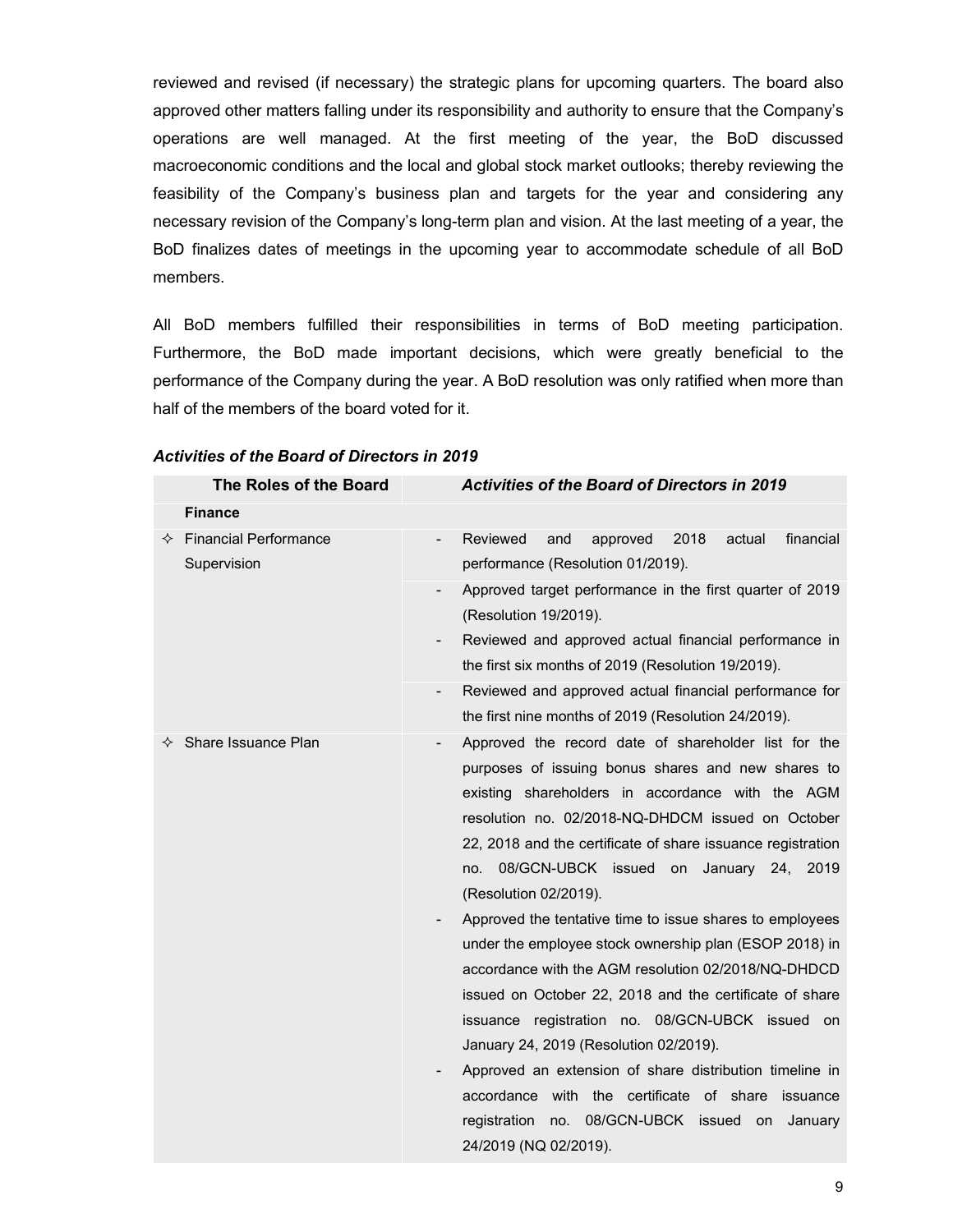| The Roles of the Board              | <b>Activities of the Board of Directors in 2019</b>                                                                                                                                                                                                                                                                                                                                                                                                                                                                                                                                                                                                                             |
|-------------------------------------|---------------------------------------------------------------------------------------------------------------------------------------------------------------------------------------------------------------------------------------------------------------------------------------------------------------------------------------------------------------------------------------------------------------------------------------------------------------------------------------------------------------------------------------------------------------------------------------------------------------------------------------------------------------------------------|
|                                     | Approved an amendment of right transfer time and share<br>purchase registration time of the share issuance to<br>existing shareholders and an amendment of ESOP<br>issuance time in accordance with the certificate of share<br>issuance registration no. 08/GCN-UBCK issued on<br>January 24, 2019 and decision no. 158/QD-UBCK issued<br>on March 05, 2019 approving the extension of the<br>certificate of share issuance registration for the Company<br>(Resolution 03/2019).<br>Approved a plan to settle the unsubscribed rights to<br>purchase shares in accordance with the AGM resolution<br>no. 02/2018/NQ-DHDCD issued on October 22, 2018<br>(resolution 14/2019). |
| $\diamond$ Covered Warrant Issuance | Approved the issuances of MWG-HSC-MET01 and MBB-<br>HSC-MET01 covered warrants (resolution 13/2019).<br>Approved the issuance of MBB-HSC-MET01 covered<br>warrant (resolution 18/2019).<br>Approved the issuances of FPT-HSC-MET01, VNM-HSC-<br>MET01, VRE-HSC-MET01, MBB-HSC-MET02, MWG<br>HSC-MET02 covered warrants (resolution 21/2019).<br>Approved the issuances of FPT-HSC-MET02, GMD-HSC-<br>MET01, HPG-HSC-MET01, MBB-HSC-MET03, MWG-<br>REE-HSC-MET01,<br>HSC-MET03,<br>TCB-HSC-MET01,<br>VNM-HSC-MET02, VPB-HSC-MET01, VRE-HSC-MET02<br>covered warrants (resolution 21/2019).                                                                                       |
| Corporate Bond Issuance<br>✧        | Approved the strategic plan to build corporate bond<br>retailing and transacting platform (resolution 24/2019)                                                                                                                                                                                                                                                                                                                                                                                                                                                                                                                                                                  |
| $\Diamond$ Operational supervision  | Approved an amendment of the total of credit lines in<br>2018 (resolution 06/2019)<br>Approved the sale of Vietfund Management's shares<br>(resolution 22/2019).<br>Approved the first advance of 2019 dividends (Resolution<br>24/2018).                                                                                                                                                                                                                                                                                                                                                                                                                                       |
| <b>Bank Loan Monitoring</b><br>✧    | Approved proposals to obtain bank credit, which were<br>within the approved limit (Resolutions 02, 03, 04, 13, 16,<br>17, 20, 21, 22/ 2018).<br>Approved of the Company participating in exchange rate<br>risk hedging through currency exchange agreements and<br>interest rate derivatives with banks (resolution 26/2019).                                                                                                                                                                                                                                                                                                                                                   |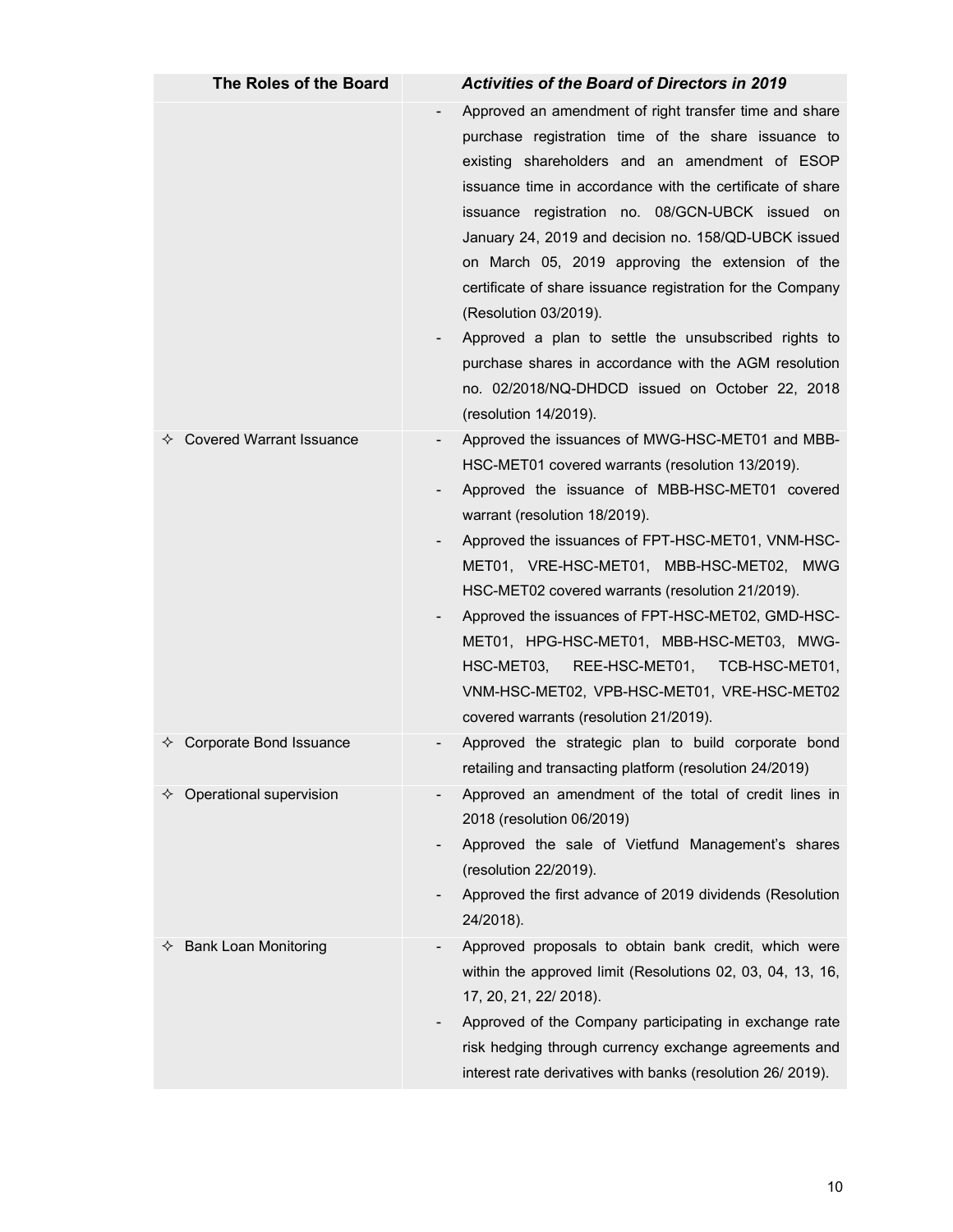| The Roles of the Board                     | <b>Activities of the Board of Directors in 2019</b>                                                                                                                                                                                                                                                                                                                                                                                                                                                                                                                                                                                                                                                                                                                                                                                                                                                                                                                                                        |
|--------------------------------------------|------------------------------------------------------------------------------------------------------------------------------------------------------------------------------------------------------------------------------------------------------------------------------------------------------------------------------------------------------------------------------------------------------------------------------------------------------------------------------------------------------------------------------------------------------------------------------------------------------------------------------------------------------------------------------------------------------------------------------------------------------------------------------------------------------------------------------------------------------------------------------------------------------------------------------------------------------------------------------------------------------------|
| <b>Auditor Relation</b>                    | Approved the selection of PricewaterhouseCoopers<br>Vietnam as the statutory auditor for its 2019 financial<br>statements (Resolution 12/2019).                                                                                                                                                                                                                                                                                                                                                                                                                                                                                                                                                                                                                                                                                                                                                                                                                                                            |
| <b>Risk Management</b>                     |                                                                                                                                                                                                                                                                                                                                                                                                                                                                                                                                                                                                                                                                                                                                                                                                                                                                                                                                                                                                            |
| <b>Charter and Internal</b><br>Regulations | Approved "Labor Code" of the Company (resolution<br>20/2019)                                                                                                                                                                                                                                                                                                                                                                                                                                                                                                                                                                                                                                                                                                                                                                                                                                                                                                                                               |
| <b>Human Resources</b>                     | Approved the dismissal of Mr. Arnold Villanueva<br>Pangilinan, Risk Management Advisor on February 02,<br>2019 (Resolution 04/2019).<br>Approved the dismissal of Ms. Nguyen Anh Xuan Trang,<br>Director to Risk Management, on March 12, 2019<br>(Resolution 04/2019).                                                                                                                                                                                                                                                                                                                                                                                                                                                                                                                                                                                                                                                                                                                                    |
| <b>Corporate Governance</b>                |                                                                                                                                                                                                                                                                                                                                                                                                                                                                                                                                                                                                                                                                                                                                                                                                                                                                                                                                                                                                            |
|                                            | Approved the time, venue, content and drafts of proposals<br>for the 2019 Annual General Shareholders' Meeting<br>(Resolution 01/2019).<br>Approved the change of Thai Van Lung branch's location<br>(Resolution 09/2019).<br>Approved the closure of Nguyen Thi Minh Khai<br>transaction office (Resolution 09/2019).<br>Approved the closure of Nguyen Van Troi transaction<br>office (Resolution 23/2019).<br>Approved the relocation of Nguyen Van Troi transaction<br>office from the floors 4&5 at 66A Tran Hung Dao, Hoan<br>Kiem, Hanoi to floor 4, 66A Tran Hung Dao, Hoan Kiem,<br>Hanoi (Resolution 23/2019).<br>Approved the relocation of Kim Lien transaction office<br>$\overline{\phantom{a}}$<br>from floors 18 and 21 at VCCI office building, 09 Dao Duy<br>Anh, Phuong Mai, Dong Da to floor 8 at VCCI office<br>building, 09 Dao Duy Anh, Phuong Mai, Dong Da<br>(Resolution 23/2019)<br>Approved renovation of the Head Office at floors 5 and 6<br>at AB tower (Resolution 19/2019) |

# *Remuneration of the Board of Directors, the Board of Management, and the Supervisory Board*

# *Remuneration of the Board of Directors and the Supervisory Board*

The operating fund of HSC's BoD and BoS in 2019 amounted to 1.5% of after-tax profit, as approved at the 2018 AGM.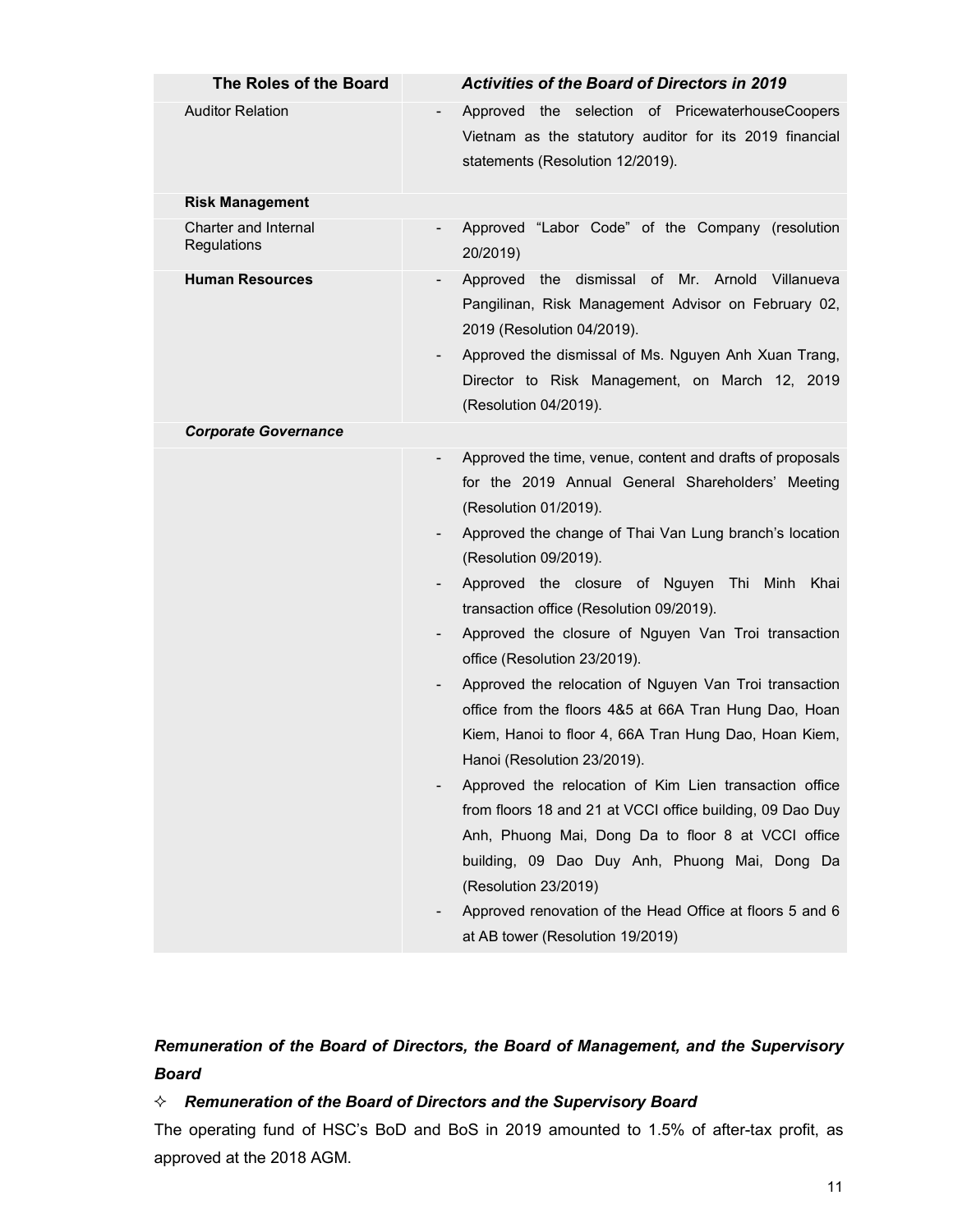Based on the remuneration presented above and the prevailing number of members of the BoD and BoS at specific times, the payment of remuneration and operating expenses to the members of the BoD and BoS was as detailed below.

#### *BoD and Supervisory Board remuneration and operating expenses in 2019*

| <b>Item</b>                                                                                  | <b>VND</b>                     |
|----------------------------------------------------------------------------------------------|--------------------------------|
| The opening balance of Operation fund of the BOD & Supervisory Board                         | 901,542,042                    |
| Operation fund of the BoD & BoS in 2019<br>(accounting for 1.5% of profit after tax in 2018) | 10,132,202,316                 |
| Operating expenses for the BoD & BoS<br>In which:                                            | 7,759,727,033                  |
| 1. Remuneration for BoD & BoS in 2019 (*)<br>2. Other operating expenses                     | 3.626.666.667<br>4.133.060.366 |
| Unused funds of the BOD & Supervisory Board                                                  | 3.274.017.325                  |

*Note:(\*) BoD remuneration was VND2,680,000,000 and BoS remuneration was VND 946,666,667 (including personal income tax).*

## *Regulation on Bonuses for Members of BoD and BoS*

Independent BoD members and non-executive BoD and BoS members do not receive any income or bonuses from the Company's bonus and welfare funds in addition to the remuneration for members of the BoD and BoS mentioned above.

## *Regulation Governing Benefits for Members of BoD and BoS*

Currently, HSC's cost benefit regime (the Company's car use regime, telephones, social, medical and other insurance, annual health check, and other items specified in the Company's policies) and other benefits in internal policies are only applicable to the Chairman of the Board of Directors. Only business travel expenses for other members of the BoD and BoS are charged to HSC (if costs are incurred).

## **Participation by Board of Director members in corporate governance programs**

All members of the BoD and the BoS participated in a "Corporate Governance" training course, except for Mr. Pham Nghiem Xuan Bac who could not due to unforeseen circumstances. HSC will arrange time as is reasonable for him to join a similar training in the future.

## **2. Committees under the Board of Director**

There are three committees reporting to the BoD. They are the Risk Management Committee, the Audit Committee, and the Remuneration Committee.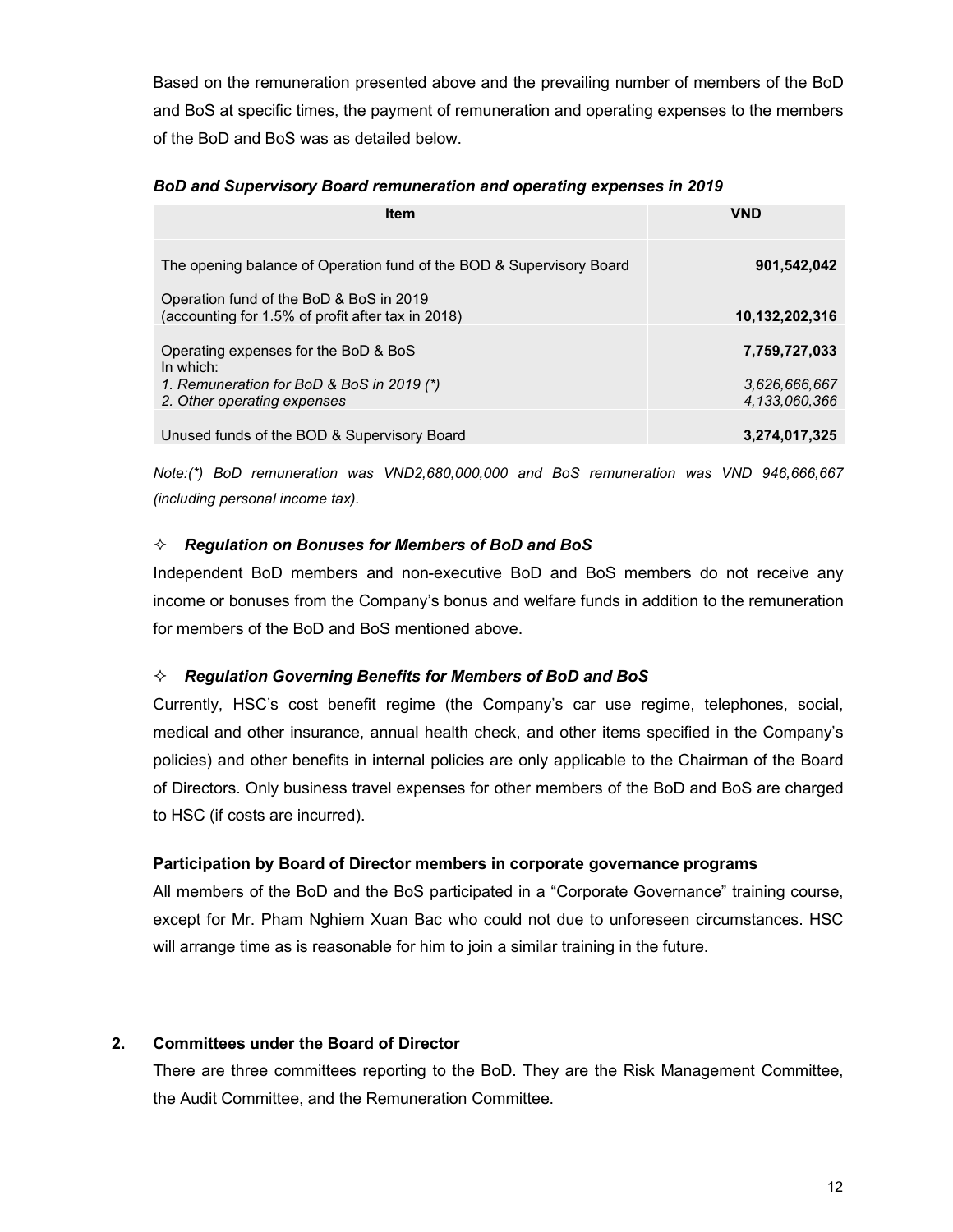The three committees are tasked with advising and assisting the Board in maintaining and enhancing internal control operations. All three committees have non-executive and executive members. The members were selected based on expertise and experience as well as their contribution to the committees:

| <b>Name</b>      | <b>Position</b>                             | <b>Risk</b><br><b>Management</b><br><b>Committee</b> | <b>Internal Audit</b><br><b>Committee</b> | <b>Remuneration</b><br><b>Committee</b> |
|------------------|---------------------------------------------|------------------------------------------------------|-------------------------------------------|-----------------------------------------|
| Do Hung Viet     | Chairman<br>Non-executive Board member      | $\sim$                                               | Chairman                                  | $\sim$                                  |
| Le Anh Minh      | Vice Chairman<br>Non-executive Board member | Chairman<br>$\mathcal{L}$                            |                                           | Chairman                                |
| Le Thang Can     | Member<br>Non-executive Board member        |                                                      | $\sqrt{ }$                                |                                         |
| Le Hoang Anh     | Member<br>Non-executive Board member        |                                                      |                                           |                                         |
| Johan Nyvene     | Member<br>Non-executive Board member        |                                                      |                                           | $\sqrt{ }$                              |
| Vo Van Chau      | <b>Head of Supervisory Board</b>            |                                                      |                                           | $\mathcal{N}$                           |
| Dang Nguyet Minh | Member<br>Member of Supervisory Board       |                                                      |                                           |                                         |

#### *Activities of the Board Committees*

#### *1. The Risk Management Committee*

The Risk Management Committee was established in 2013. The Risk Management Committee is responsible for advising the Board on the issuance of risk management strategies, processes, and policies. The Risk Management Committee is also responsible for analyzing and issuing warnings about the Company's safety against potential risks, as well as recommending preventative measures. Further, the Committee must analyze the Company's overall level of risk, measuring the risk tolerance level of every business function, as well as HSC's overall operations, monitor the implementation of policies and examine the Company's capital, liquidity and capital mobilization. The Risk Management Committee is responsible for reviewing and changing the risk management structure of the Company to meet the risk management requirements of its regulatory authorities. In addition, the Risk Management Committee must evaluate the performance of the Risk Manager.

Activities of the Risk Management Committee in 2019:

- In 2019, the Risk Management Division continued to finetune its risk management model adopting COSO guidelines.
- On a monthly and quarterly basis, the Risk Management Department prepared and circulated a risk management report to the Risk Management Committee. The reports summarized the major risks identified in the reporting period and an action plans for the Risk Management Committee.
- The Risk Management Committee scheduled regular meetings to review and approve transactions under its responsibility and authority.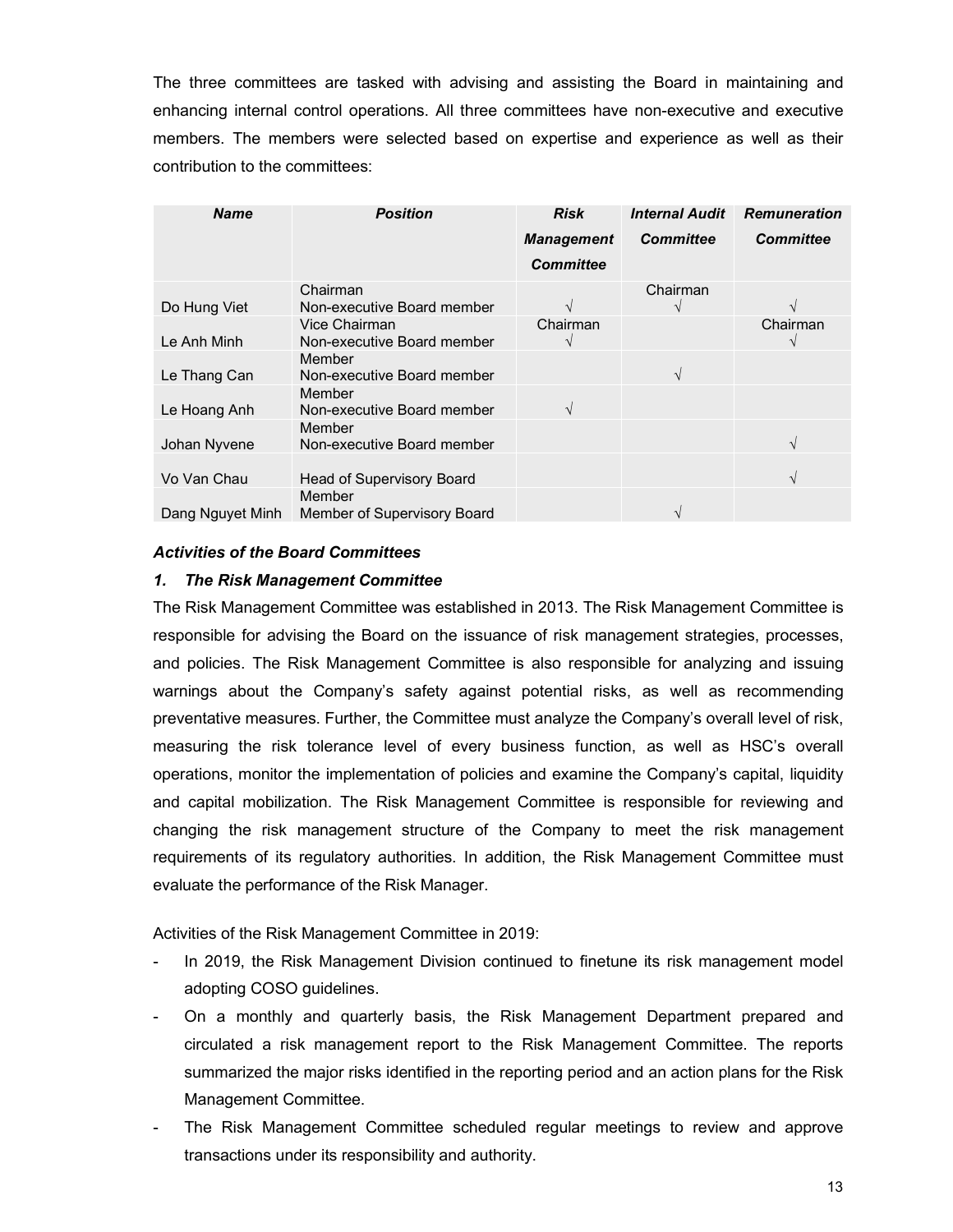## *2. Internal Audit Committee*

The Internal Audit Committee was founded in 2014. The Internal Audit Committee acts in accordance with principles set out in the Code of Conduct and the Charter, which have been approved by the BoD.

The Internal Audit Committee continue to cooperate on internal audit activities with KPMG Vietnam Limited in 2019.

Activities of the Internal Audit department and follow-up on Internal Audit Findings.

- In 2019, the Internal Audit department issued the following internal audit reports:
	- The anti-money laundering review report
	- **If and cyber security processes (the second audit)**
	- **Monitoring the progresses implementing changes in IT and cyber security processes as** recommended by audit findings
- Currently the Internal Audit Department is conducting audits on the human resources management activities of the Private Client Division.
- The Internal Audit Progress Report was reported at the periodic meeting of the Internal Audit Committee.

## *3. Remuneration Committee*

The Board Remuneration Committee was officially established in 2016. The Remuneration Committee was established with the aim of advising and proposing compensation, remuneration and benefits for the members of BoD, BoS and BoM. The committee also reviews the annual budget for staff compensation and decides on issues related to the Employee Selection Program for selected employees.

In 2019, the Remuneration Committee approved the list of employees who were entitled to buy stocks under the 2018 ESOP as well as the number of shares that the employees were offered.

## **3. Engaging Shareholders, Investors and Partners**

## *Investor relations*

In 2019, all shareholders are provided relevant information accurately, adequately and timely via communication channels. The information included quarterly financial statements, semi-annual financial statements, annual auditor report, annual report, as well as other information announced at the annual shareholder meeting.

## *Annual General Shareholder Meeting*

Annual general meeting ("AGM") is an important corporate event in which the Company's representatives meet and interact with shareholders. At an AGM, the BoD presents financial performance of the previous year, business guidance for the upcoming year and other business matters that are deemed important and under the authorization of an AGM.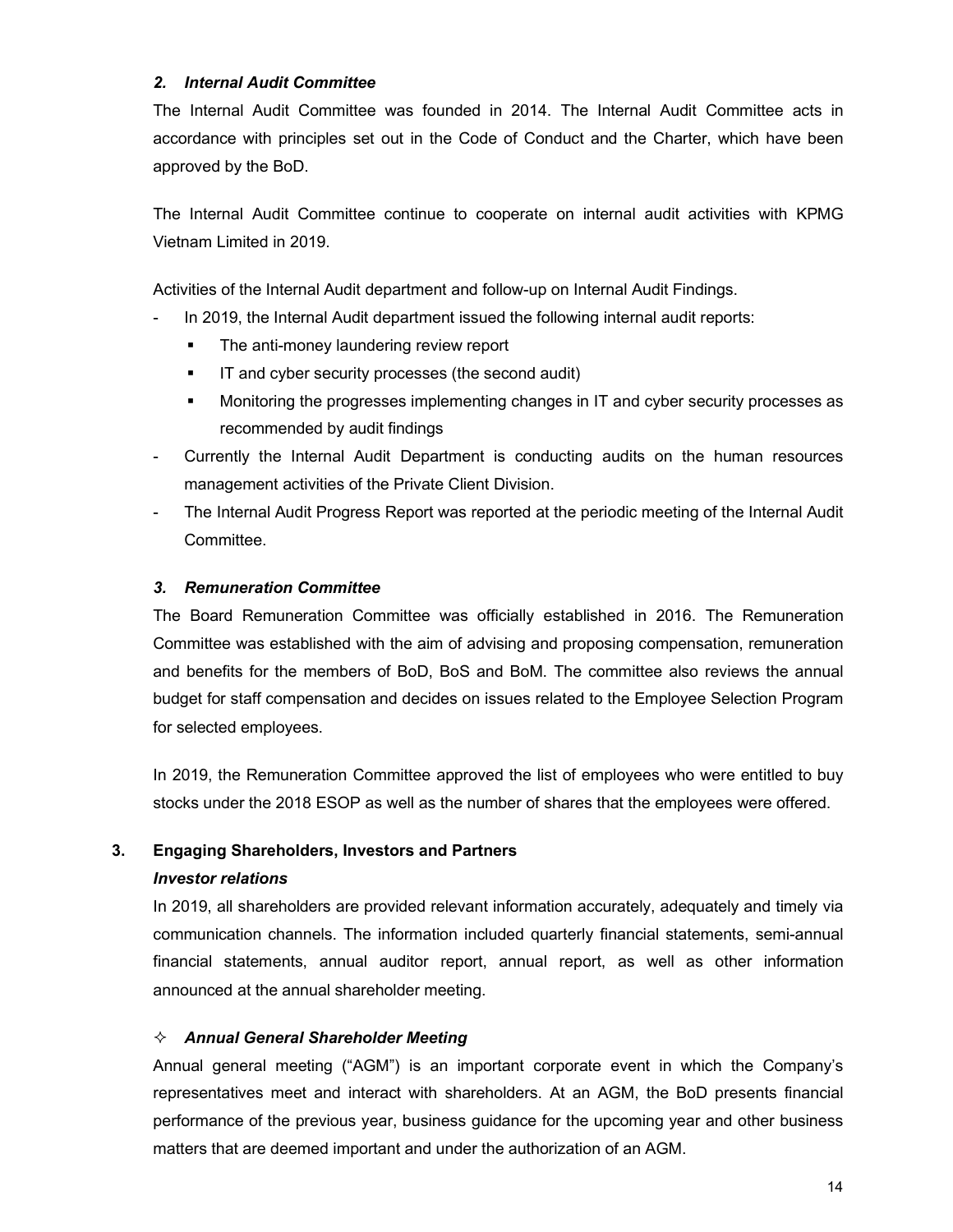On April 25, 2019, HSC held its 2017 Annual General Meeting (2018 AGM) in Ho Chi Minh City. The AGM followed and complied with current statutory regulations, to ensure the protection of shareholder benefits and rights.

- All shareholders whose registrations were undertaken by March 9, 2019, at the latest as provided for by the Ho Chi Minh City Branch of the Vietnam Securities Depository, received full and clear information relating to the 2018 AGM as detailed in their notice of invitation. The notice of invitation clearly specified the time, venue, agenda and basic information about registration for the meeting. The full 2018 AGM documents were published on HSC's website, in both Vietnamese and English languages, seventeen (17) days before the date of the 2018 AGM. In addition, the notice of invitation for the 2018 AGM was broadly published in the Dau Tu Chung Khoan newspaper no. 47 on April 19, 2019.
- In order to facilitate attendance by all shareholders and their authorized representatives, the 2018 AGM was held on a working day, with the registration and admission desk opened one hour prior to the meeting. HSC used barcodes to confirm shareholder identification and other supporting documents, as well as for calculating the voting and election ratios.
- The Chairman of the BoD, BoD members, Committee Chairs, and the BoM chaired the 2018 AGM. In addition, representatives of the independent audit firm were in attendance. Representatives of minority shareholders were entitled to nominate themselves in the Vote Tally Committee to count the votes.
- Those chairing the meeting were responsible and available to respond to any questions and encouraged shareholders or authorized representatives to comment in order to jointly build sustainable growth for HSC.
- Each of proposals by the BoD was presented separately to facilitate review and approval by shareholders at the AGM. The voting results for each proposal were announced immediately and recorded in the AGM minutes.
- The minutes of the meeting, a voting results report, and resolutions from the 2018 AGM were published on HSC website in both English and Vietnamese languages within 24 hours after the AGM.

#### *Dividend Policy*

HSC's shareholders are entitled to receive its profit in proportion to their holding. We believe that our attractive and transparent dividend policy is one of the main reasons behind investor decision to investing in HSC's stock.

HSC's dividend policy is reviewed by the Board of Directors on an annual basis. However, HSC's practice is to maintain a dividend payout ratio of at least 50%. Over the last few years, HSC has distributed annual dividends of 12% to 20% of par value depending on its financial performance in each year. It is worth noting that HSC's actual dividends are often higher than the dividends approved at its AGM. Dividend payment announcements are transparent and come with detailed information. Also, the Company always honors its dividend payment schedule, which is usually within 30 days from the date of BoD approval.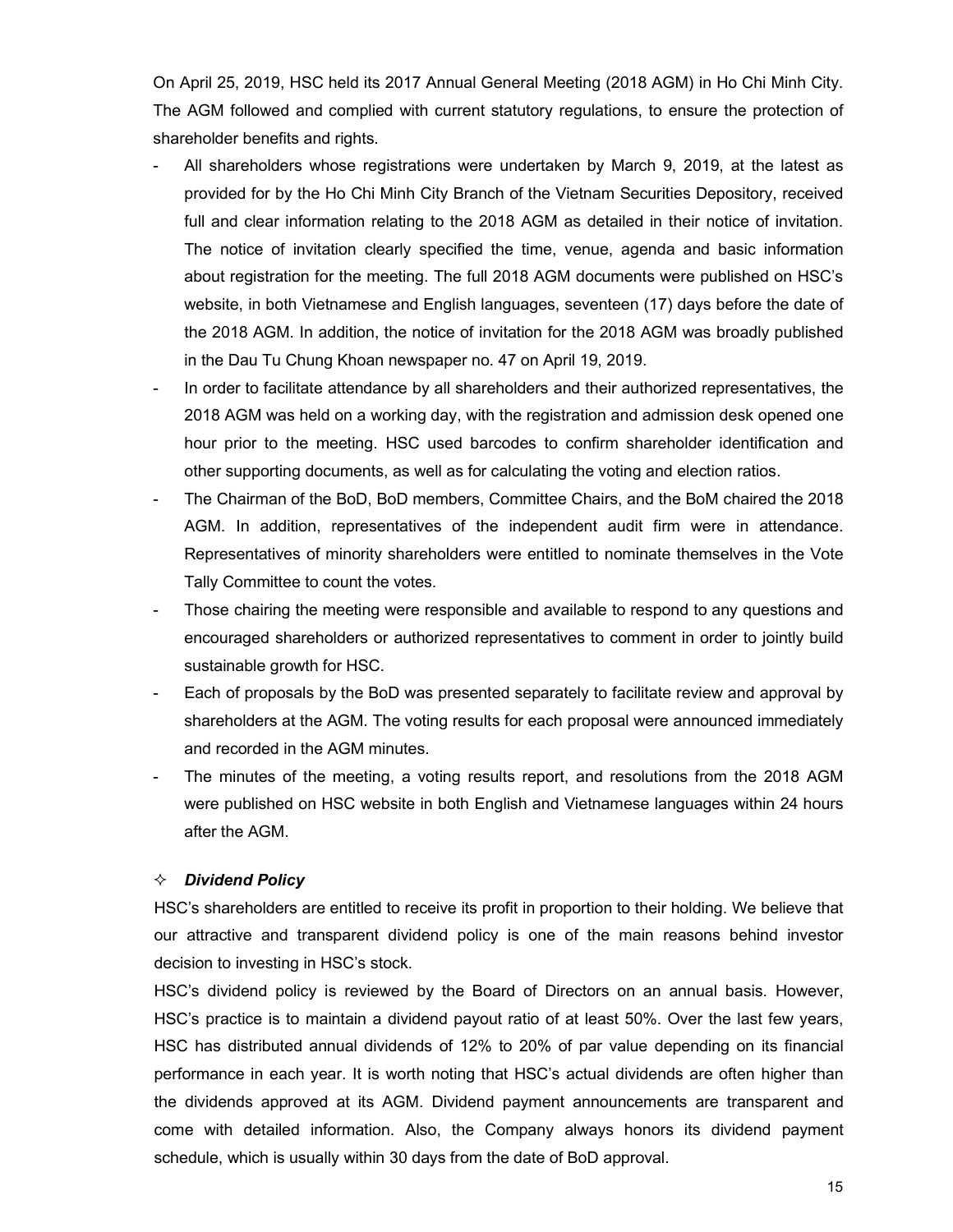At the 2018 AGM, shareholders approved an ordinary share dividend payment rate of 15%. The execution plan for the 2018 dividend payment is summarized as follows:

- HSC announced and then paid the first 2019 cash dividend of 5% on January 10, 2020 following the approval by the Board of Directors in Resolution No. 28/2011/NQ-HĐQT issued on November 11, 2019.
- At the upcoming 2019 AGM, the BoD plans to propose the second cash dividend payment which is aligned with 2019 financial performance and HSC dividend policy.

## *Investor relations*

HSC is always proactive in engaging shareholders, investors, and its wider partnership community networks to provide timely, useful, complete, reliable and accurate information. The data and information are provided through a number of communication and media channels, such as, the website, the AGM, newsletters, videos and direct email blasts to the investment community at registered email addresses.

HSC encourages all shareholders, investors, and partners to discuss, share ideas, provide questions and engage in all possible forms of contributing information to HSC by emailing the Director of Communications.

# **4. Equal Treatment of Shareholders and Protection of Shareholder's Rights** *Appointing a proxy to the Annual General Meeting*

HSC strongly encourages shareholder participation at the AGM. Should a shareholder be unable to attend the AGM, they may nominate an authorized representative, such as a BoD member or BoS member, to vote on their behalf and to decide on any resolutions and issues discussed at the AGM.

# *Voting at the AGM and Absentee Voting by Shareholders*

## *Voting at the AGM*

Each shareholder or their authorized representative attending the AGM are given voting cards and voting forms printed by HSC. The cards and forms have barcodes so that the vote counting process can be more efficient and accurate. Shareholders shall use their voting cards to vote for resolutions raised at the AGM. Key information content for the AGM is sent to shareholders prior to the meeting. The shareholders must confirm their vote by marking a cross in one of the three boxes provided. The contents of the three boxes are "approve", "not approve" and "no comment". Shareholders are required to sign the form to confirm and validate the vote.

## *Absentee Voting*

The absentee ballots and other relevant documents will be sent to each of HSC's shareholders by guaranteed mail and email (if applicable) to the addresses the shareholders have registered with the Vietnam Securities Depository Centre, Ho Chi Minh City branch. To facilitate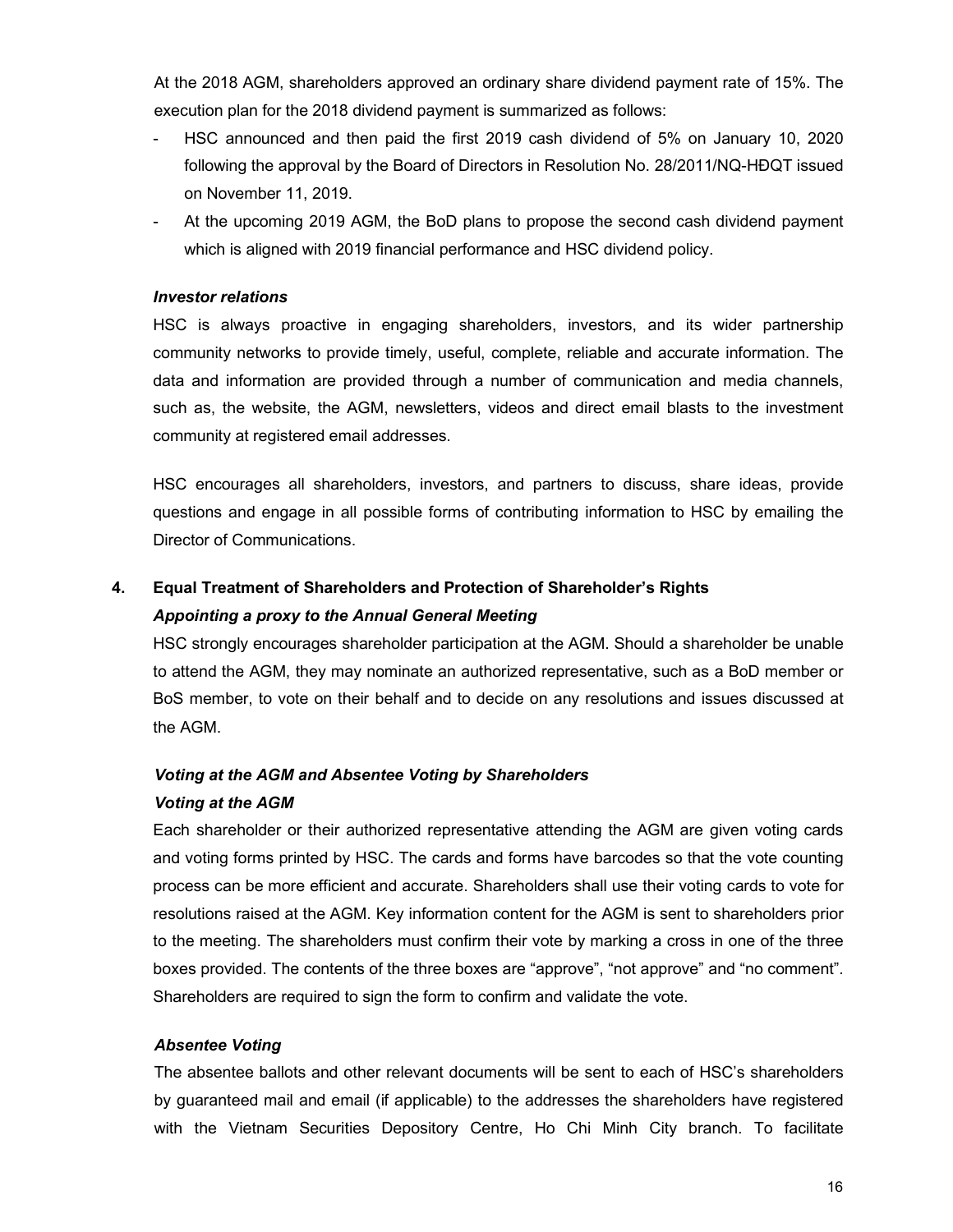shareholder review and voting, in 2019, HSC delivered the absentee voting materials to shareholders 30 days prior to the deadline by which shareholders had to send back their votes.

## *Election of BoD Members*

The election, dismissal, removal, and additional election of members of the Board of Directors must be approved by the AGM. The selection of candidates and the election of new members to the BoD is carried out in accordance with the procedures stated in HSC's Charter, governance regulations, and election regulations.

The election of new members of the Board of Directors is carried out using a secret ballot and adopting a cumulative voting method. Accordingly, each shareholder or authorized proxy was given a total number of votes which was equal to the total number of shares they owned or represented multiplied by the number of candidates being elected. Shareholders or authorized proxies were entitled to cast all of their votes for one candidate or proportionally to a number of candidates. The list of candidates and candidate resumes were posted on the Company's website no later than seven (07) working days prior to the 2017 AGM so that shareholders had enough time to consider and select qualified candidates.

## *Conflict of Interest Management*

There is a need to prevent conflicts of interest in operations and decision making. Recognizing this need resulted in the development of internal policies, procedures, systems of control and monitoring at HSC. Systems and processes serve to prevent or mitigate "conflict of interest" situations. The risks that are to be prevented or mitigated include actions for personal gain but that cause loss to shareholders, investors, partners and/or HSC.

Right now, HSC is compliant with "conflict of interest avoidance" regulations under Vietnam law. The BoD has plans to raise HSC's compliance to follow international benchmarks and best practices.

## *☆* Related Party Transactions

Related party transactions, which are not conducted at arm's length but for personal gain, have often led to the collapse of many large corporations and the erosion of shareholder value and investor confidence in the transparency and integrity of the capital markets. This issue has become one of the biggest challenges for the business community in Vietnam in recent years.

Aware of the risk associated with illegal related party transactions, HSC is introducing a relatedparty- transaction policy, which is an integral part of HSC's corporate governance framework. The policy will be designed and implemented to ensure that any potential conflicts of interest hidden in related party transactions are identified and monitored and closely controlled.

## *Transactions by internal shareholders and their related parties*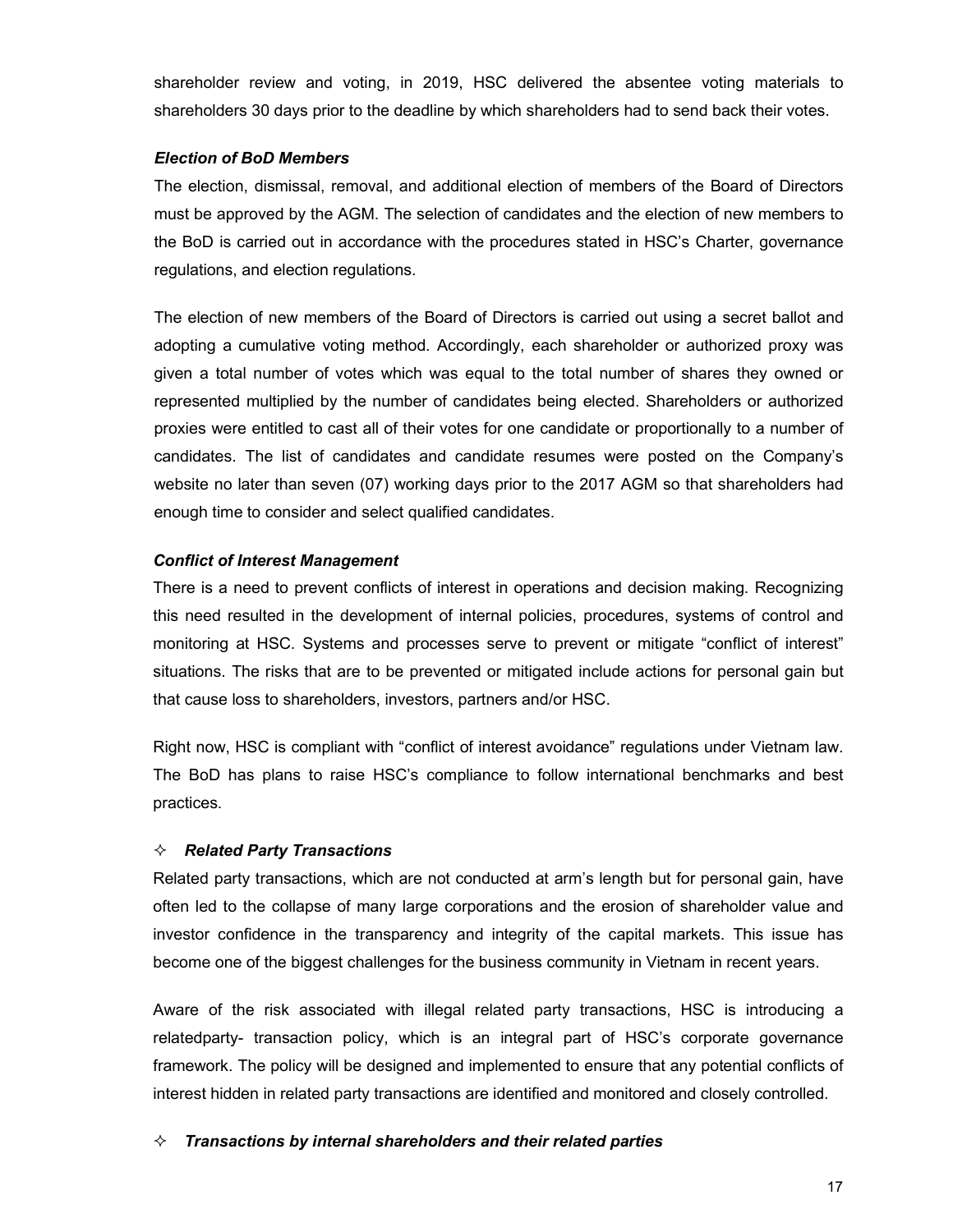Members of the BoD, the BoM, and BoS, as well as related parties who want to execute transactions in HSC shares must report and disclose all required information at least three business days prior to the transaction date. They also have to report their trading results to the State Securities Commission of Vietnam and the Ho Chi Minh Stock Exchange ("HOSE") within three (03) business days after the registered trading period

Members of the BoD, the BoM, and BoS must report to the BoD any potential conflict of interest with HSC's interests from the benefits that they might receive from any transaction in HSC shares that are executed by themselves or by any related legal entity or individual. Members of the BoD, the BoM, and BoS are not allowed to use any internal information regarding HSC's operations obtained by virtue of their position to serve their personal interests, or the interests other legal entities or individuals.

HSC does not provide loans or guarantees to any members of the BoD, the BoM, the BoS or related parties unless otherwise approved at the AGM.

HSC is not allowed to engage in any transaction that has a value equal to or greater than 35% of the total asset value of the Company as stated in its latest financial statements, with any member(s) of the BoD, the BoM, the BoS or related parties, or with shareholders, their proxies or related parties who collectively own more than 10% of HSC's total outstanding shares unless otherwise approved at the AGM.

#### **5. Related Party Relation**

#### *1. Related Party Relation*

#### *Shareholders*

HSC has always been willing to provide necessary information to our shareholders on transparent and adequate manners. Furthermore, in our principle of equality, there is no discrimination amongst major shareholders, strategic shareholders or minor shareholders.

All necessary information on HSC's operations and performance such as the quarterly, semiannual and annual performance results, as well as our business plans, are provided to all shareholders. Through these information disclosure sessions, HSC hopes to meet and interact directly with shareholders and investors in order to for them to understand more about our business operations, so that they can make appropriate investment decisions. This is also an opportunity for HSC to get the most meaningful feedbacks and contributions from shareholders and investors, which are then discussed in our internal meeting for further analysis and considerations.

#### *Investors*

HSC measures its success by the satisfaction of our clients. We are proud that our clients are highly satisfied with the security, advance and convenience of our serivecs.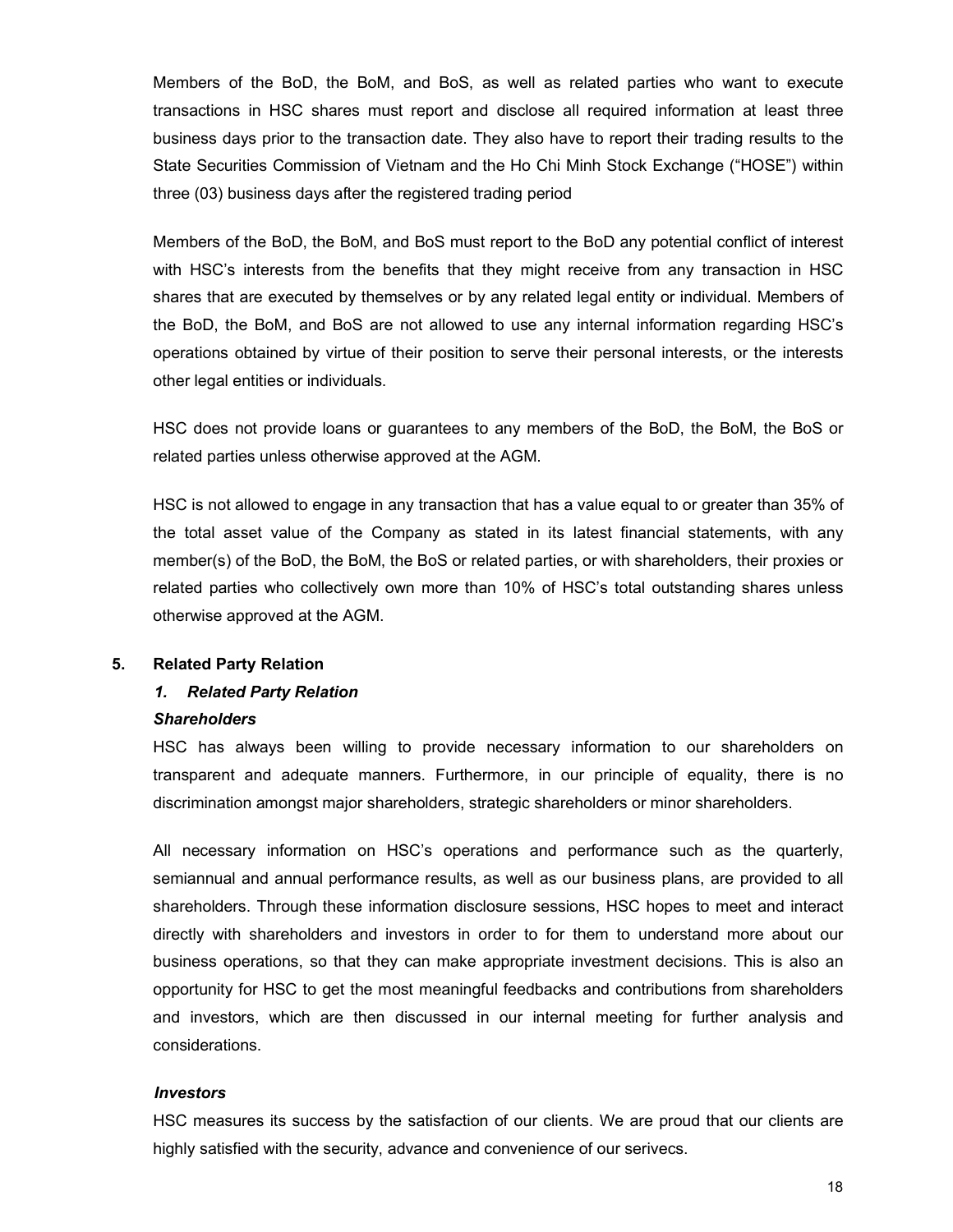At HSC, we take into consideration client demand, our market position and our view on market trends to develop the-best-in-class products and services. By having a good understanding on sophisticated demands of investors, along with our strong team of highly experienced, dynamic, and enthusiastic professionals and our proven track records and credits, we have been able to provide our clients right services at the state-of-the-art quality and attractive investment opportunities.

In order to strengthen our reputation and enhance the trust from our clients, we have been endlessly investing, especially in technology, with an aim of offering our clients new services. We consider technology a critical factor determining our competitive advantages and setting us apart from other securities companies in the market.

#### *Employees*

HSC acknowledges the critical role of "Human Capital" to its sustainable growth. But what are the factors that will help unlock the potential of this capital source. Is embedding the happiness of employees in the Company's business strategies a right approach? The more employees are happy and motivated, the more likely that they can develop breakthrough products and services that are aligned with or even ahead of industry or social trends. Also, as employees are satisfied, they will serve clients better. Accordingly, HSC believes employee happiness will facilitate development and execution of business leaders' strategies.

We believe that the collaboration and cohesiveness amongst all employees of HSC will help us create positive spillover effects not only at HSC but also to community.

## *Community*

The sense of shared community has been built and promoted throughout the Company's history since its early days. At the corporate level, HSC is committed to contribute to the development of Vietnam by creating jobs and paying taxes. At the same time, there have also been volunteer activities, sharing and helping the less privileged and disadvantaged groups of people. This has become a moral tradition at HSC. Above all, HSC is a cradle for spreading "community sharing" inspiration to all employees. The sense of sharing has continued to spread to their relatives and friends and has since been communicated throughout society.

HSC endeavors to implement initiatives that have long lasting impact on communities where HSC is located. HSC is dedicated to contributing to all aspects of community development. Community development is at the core of CSR where HSC believes will be an essential component for long term success.

#### *Environment*

Contributing to the development of the capital markets in Vietnam has been one of the most important targets in the development of HSC.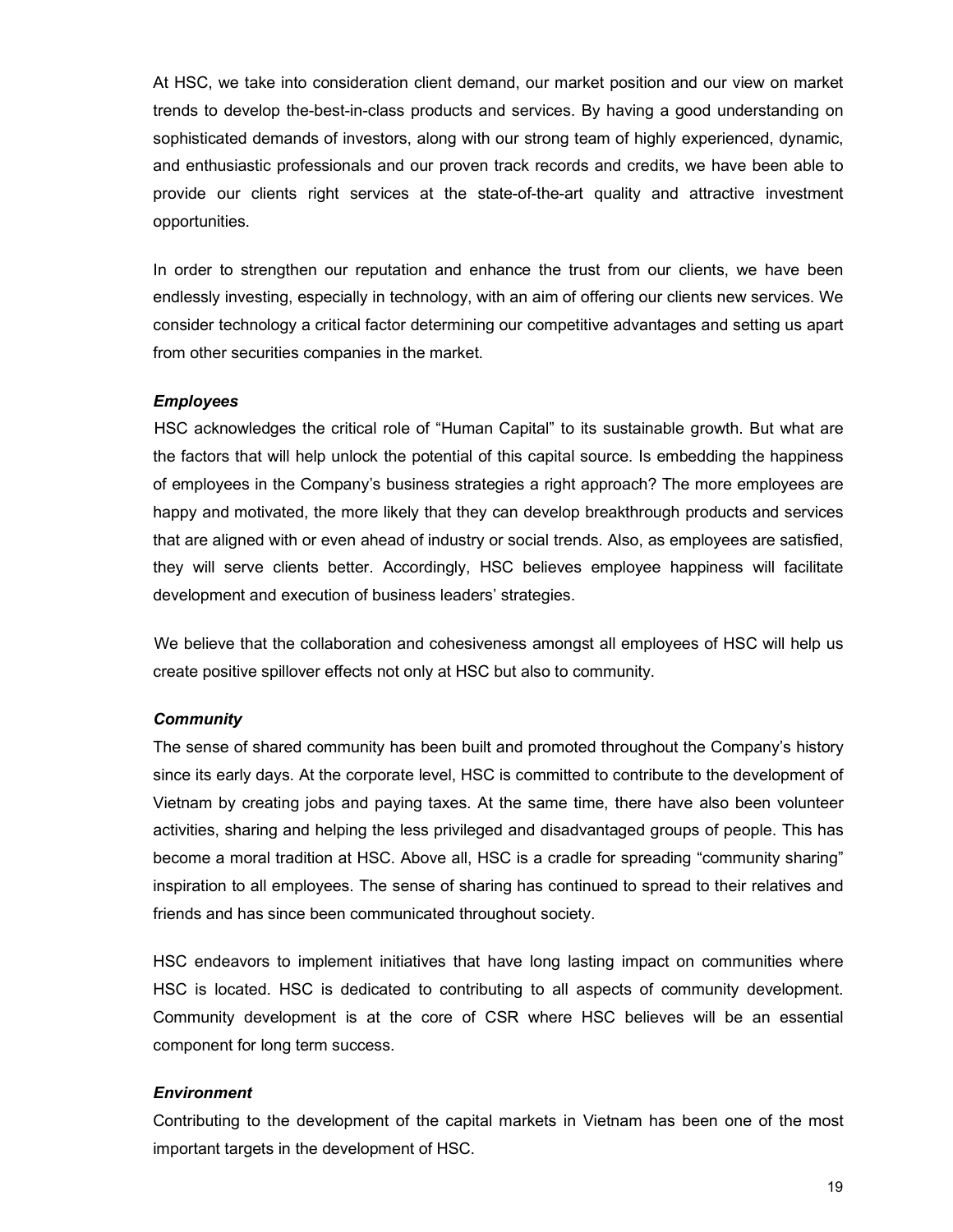HSC has always been a pioneer and a bridge between the leading companies in Vietnam and the global investment community through the hosting of forums and conferences dedicated to the Vietnamese markets in general and the stock market in particular (Vietnam Investment Professionals Forum 2018, Emerging Vietnam 2018) or through organizing conferences discussing new products (the Global Futures Symposium).

With a spirit of enthusiasm and a willingness to impart experience and try to learn advanced knowledge, HSC has not only contributed to the market shaping and developing process and the nurturing the international investors' trust but also created its own opportunities to seek and approach potential investors.

Moreover, HSC is also an active member of associations and organizations in the stock market in particular and in the financial sector in general. The participation in the Vietnam Securities Trading Association (VASB), Vietnam Bond Market Association (VBMA) and Vietnam CEO Club, also helps us understand more about the markets and allows us to contribute to develop the markets.

## *2. Auditors*

HSC is committed to select one of the Big 4 Audit Firms in Vietnam for the interim and annual statutory audit of its financial statements. The selected auditor must be approved by the State Securities Commission of Vietnam to provide the statutory auditing services to listed companies and securities companies in Vietnam.

## *PricewaterhouseCoopers (PwC) VietNam Limited*

PricewaterhouseCoopers (PwC) VietNam Limited is the external auditor of HSC in three years consecutively.

- The review of the interim financial statements;
- The review of the interim Liquidity Ratio Report;
- The audit the year end financial statements;
- The audit of the year end Liquidity Ratio Report; and
- The special audit of HSC's year end financial information, which were prepared in accordance with the International Financial Reporting Standards (IFRS).

The 2019 audit fee amounted to VND957,000,000 (Nine hundred and fifty-seven million Vietnamese Dong)

## *KPMG Vietnam Limited*

KPMG Vietnam Ltd provided internal audit services to HSC in 2019.

The audit service fee was VND1,089,000,000 (One billion eighty-nine million Vietnamese Dong)

## *3. Contact for Media Inquiries*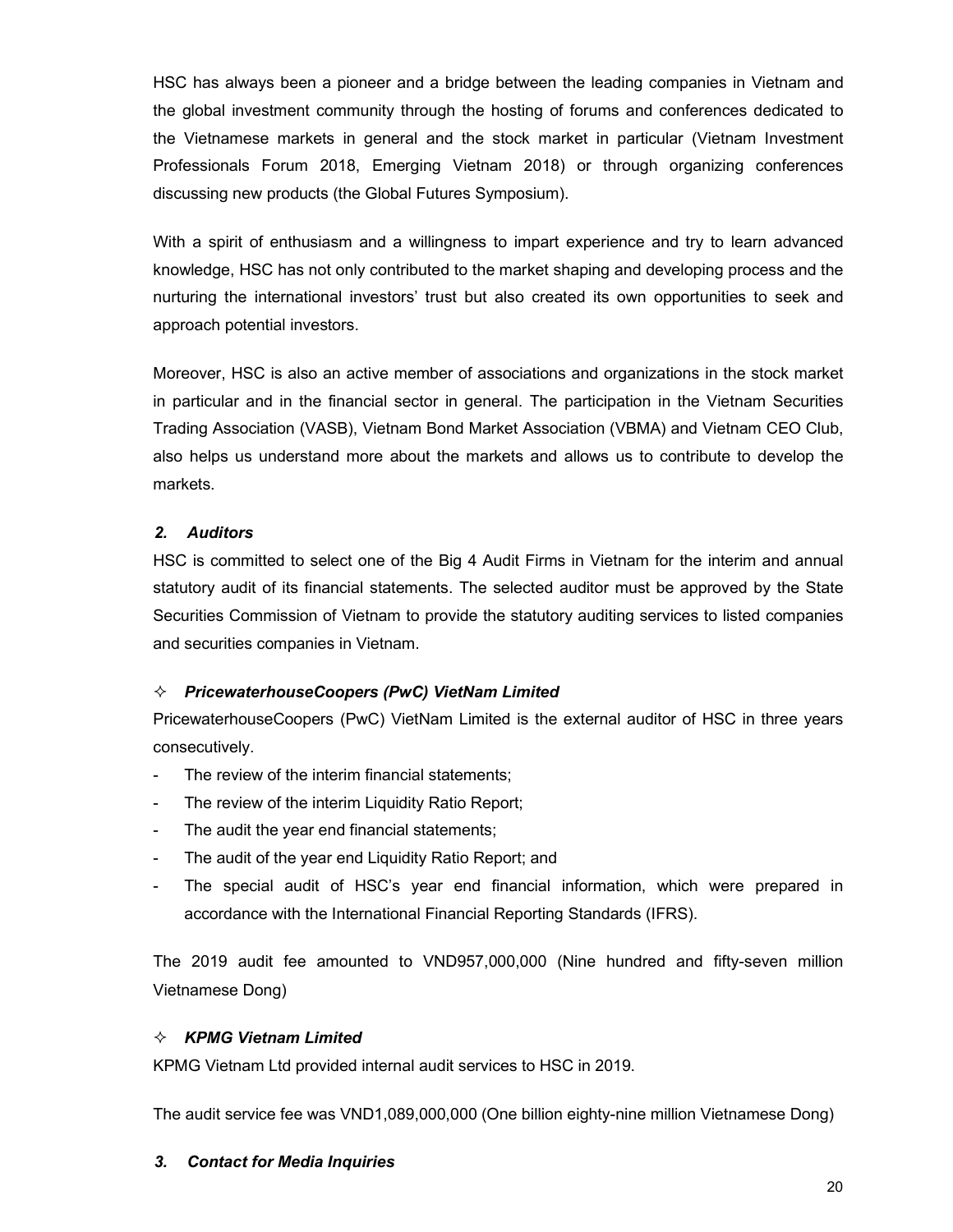Currently, the only point of contact for media inquiries to HSC is the Communications Department. Any questions from stakeholders will be forwarded to the relevant department head. Their responses will be sent to the Communications Department which shall represent HSC in responding by phone or email.

## *4. Information disclosure*

## *Policy and the implementation of information disclosure*

The information disclosure framework at HSC has been developed and implemented in compliance with statutory regulations, internal policies and corporate governance policies. Information disclosure must be in accordance with the following fundamental principles:

- The disclosed information should be accurate, complete, clear and must be disclosed within the agreed time frame;
- The disclosed information must comply strictly with current statutory regulations
- All stakeholders have the right to access the disclosed information;
- Information that may have a significant impact on HSC's share price, or possibly influence investor decisions, affect shareholder rights, or may cause a serious event that may adversely affect the legitimate interests of investors, should be disclosed in timely manner, and shall be disclosed in HSC's official website, to the Ho Chi Minh City Stock Exchange (HOSE) and to the State Securities Commission (SSC).

## **6. Transactions, Remuneration and Benefits of Members of the BoD, BoM, and BOS**

## *1. Share trading transactions of internal shareholders and related parties*

In the year 2019, HSC announced HCM share transactions undertaken by members of the BoD and related organizations on the HCM City Stock Exchange to the authorities within three working days. Under current regulations, they were reported as follows:

| <b>Name</b>                                                                              | <b>Relationship</b><br>with internal<br><i>shareholders</i>                                                   | <b>Number of shares</b><br>owned initially |                   | <b>Number of shares</b><br>owned<br>at the end period |                   | <b>Reasons for</b><br>increase,<br>decrease                                                                                                                                                                                                                                              |  |
|------------------------------------------------------------------------------------------|---------------------------------------------------------------------------------------------------------------|--------------------------------------------|-------------------|-------------------------------------------------------|-------------------|------------------------------------------------------------------------------------------------------------------------------------------------------------------------------------------------------------------------------------------------------------------------------------------|--|
|                                                                                          |                                                                                                               | <b>Number</b>                              | <b>Percentage</b> | <b>Number</b>                                         | <b>Percentage</b> |                                                                                                                                                                                                                                                                                          |  |
|                                                                                          |                                                                                                               | of shares                                  |                   | of shares                                             |                   |                                                                                                                                                                                                                                                                                          |  |
| Hochiminh<br>City<br>Finance<br>and<br>Investment<br>state<br>owned<br>Company<br>(HFIC) | Company<br>related to Lam<br>Hoai Anh and<br>Le Thang Can<br>- Members of<br>the Board of<br><b>Directors</b> | 87.500.000                                 | 28,61%            | 87.500.000                                            | 28,61%            | <b>HFIC</b> registered<br>to sell 5,000,000<br>shares during<br>December 12,<br>2019 to<br>December 18,<br>2019 and during<br>December 24,<br>2019 to<br>December 31,<br>2019. The<br>transactions were<br>not executed as<br>market prices<br>were not aligned<br>with<br>expectations. |  |